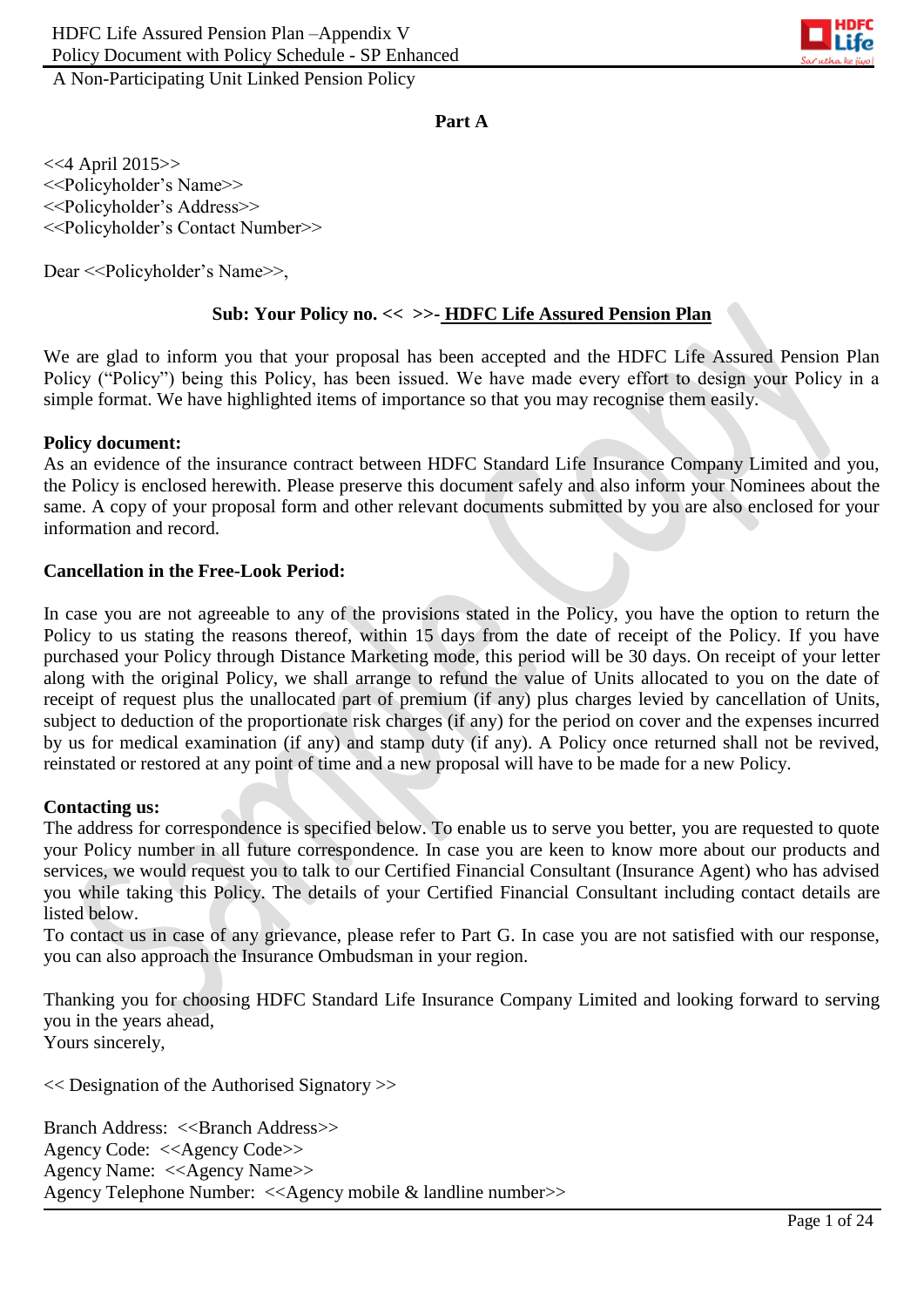

Agency Contact Details: <<Agency address>>

Address for Correspondence: HDFC Standard Life Insurance Company Limited, 11<sup>th</sup> Floor Lodha Excelus, Apollo Mills Compound, N.M. Joshi Marg, Mahalaxmi, Mumbai-400011. Registered Office: HDFC Standard Life Insurance Company Limited, Lodha Excelus, 13<sup>th</sup> Floor, Apollo Mills Compound, Mahalaxmi, Mumbai- 400 011. Helpline number: 18602679999 (Local charges apply)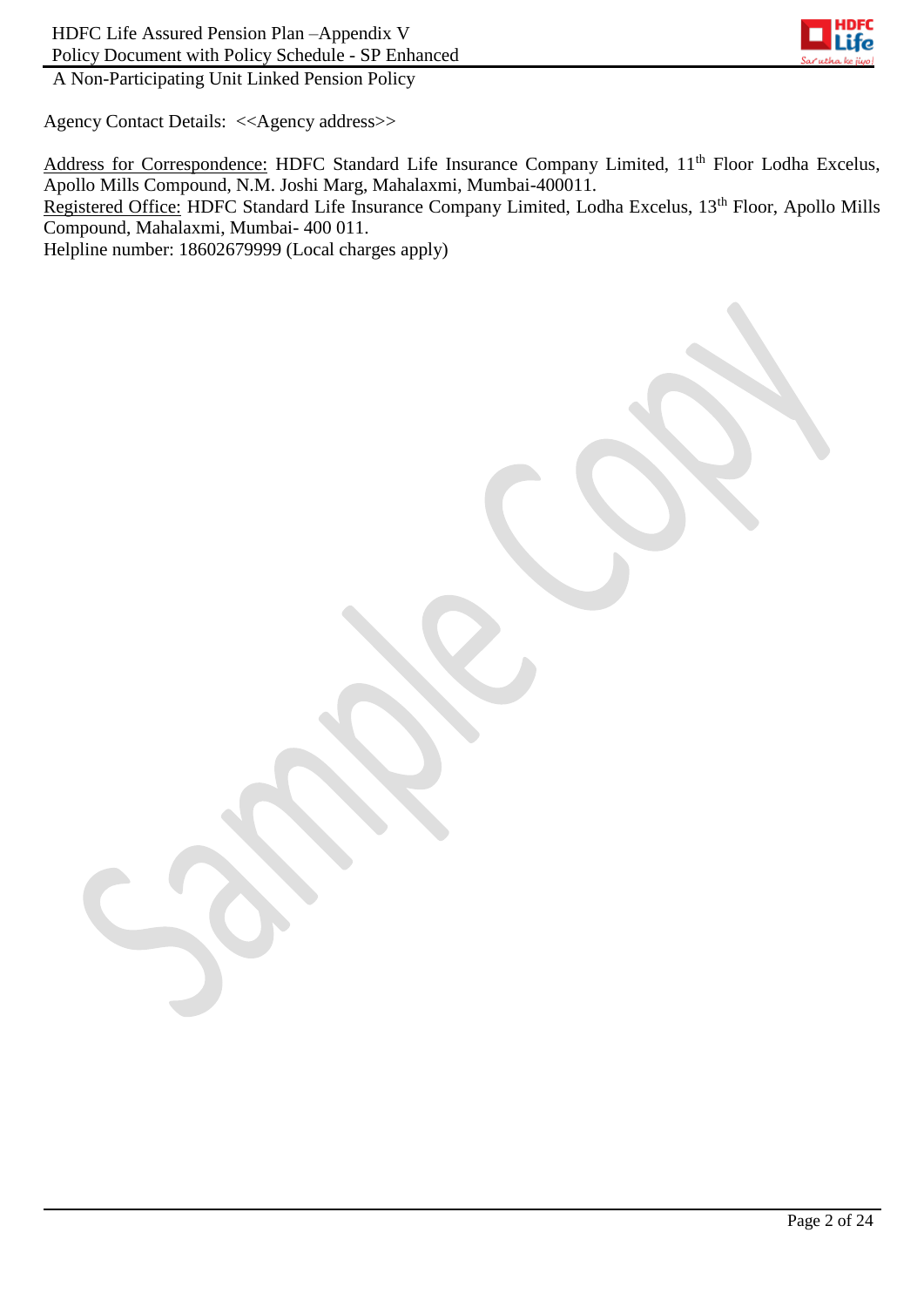

#### **POLICY DOCUMENT- HDFC Life Assured Pension Plan**

#### **Unique Identification Number: <<101L109V03>>**

# **ALL UNIT LINKED POLICIES ARE DIFFERENT FROM TRADITIONAL INSURANCE POLICIES AND ARE SUBJECT TO DIFFERENT RISK FACTORS. IN THIS POLICY, THE INVESTMENT RISK IN THE INVESTMENT PORTFOLIO IS BORNE BY THE POLICYHOLDER.**

Your Policy is a single Premium paying non participating Unit Linked Pension Policy. This document is the evidence of a contract between HDFC Standard Life Insurance Company Limited and the Policyholder as described in the Policy Schedule given below. This Policy is based on the Proposal made by the within named Policyholder and submitted to the Company along with the required documents, declarations, statements, any response given to the Short Medical Questionnaire (SMQ) by the Life Assured, applicable medical evidence and other information received by the Company from the Policyholder, Life Assured or on behalf of the Policyholder("Proposal").. This Policy is effective upon receipt and realisation, by the Company, of the consideration payable as Single Premium under the Policy. This Policy is written under and will be governed by the applicable laws in force in India and all Premiums and Benefits are expressed and payable in Indian Rupees.

*Please note that this is a Unit Linked Pension Policy where a significant part of the benefits can only be taken in regular instalments and not as a lump sum amount as per the applicable laws including but not limited to Income Tax Act 1961.*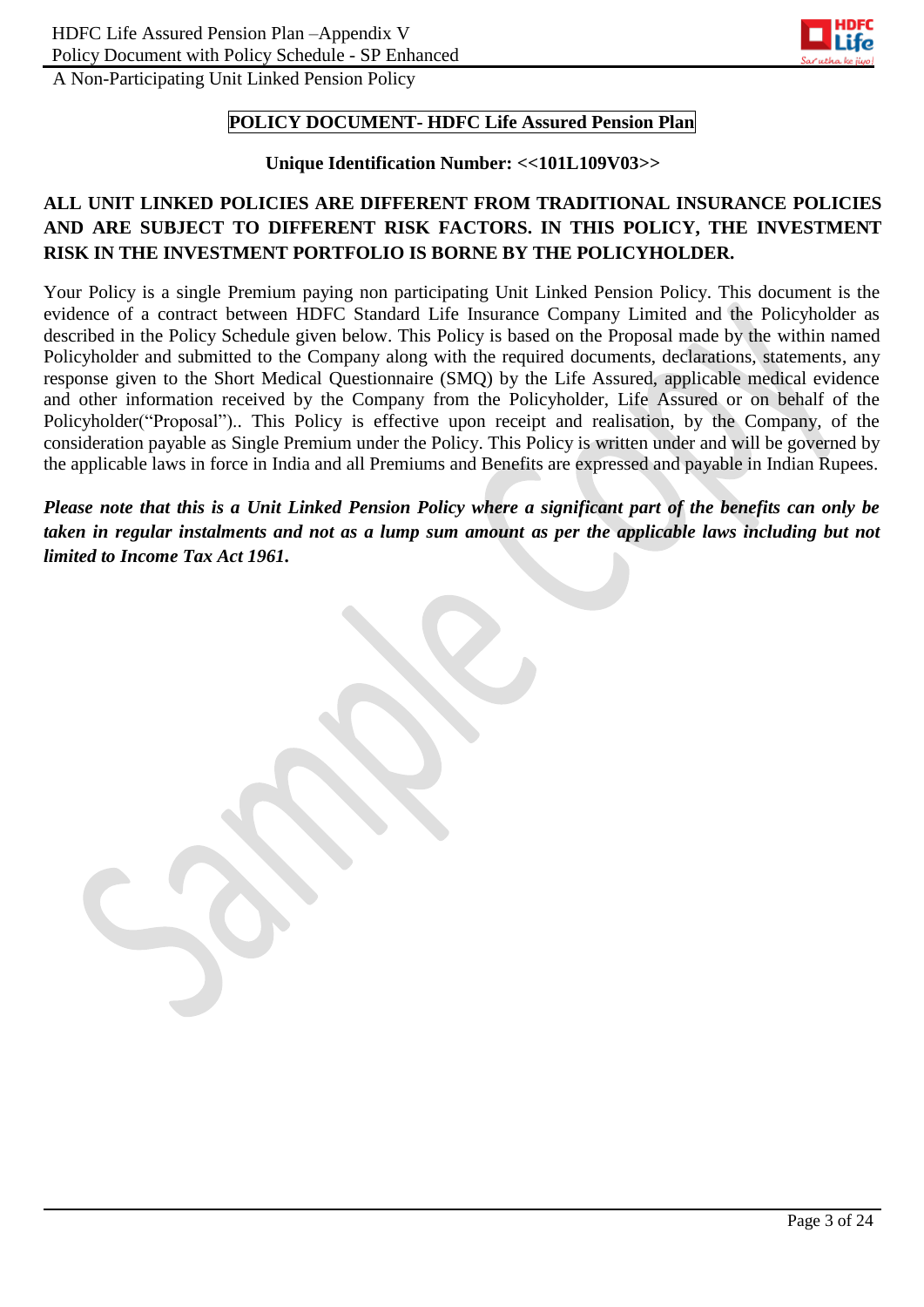

# **POLICY SCHEDULE**

Policy number: << >>

**Client ID: << >>**

## **Policyholder Details**

| <b>Name</b>    | $\widetilde{\phantom{a}}$ |
|----------------|---------------------------|
| <b>Address</b> | >>                        |

#### **Life Assured Details**

| <b>Name</b>                                    | $<<$ $>>$          |  |
|------------------------------------------------|--------------------|--|
| Date of Birth                                  | $<<$ dd/mm/yyyy >> |  |
| Age on the Date of Risk<br><b>Commencement</b> | $<<$ >> years      |  |
| <b>Age Admitted</b>                            | $<<$ Yes/No>>      |  |

#### **Policy Details**

| Date of Commencement of Policy       | $<<$ Date>>                      |  |
|--------------------------------------|----------------------------------|--|
| <b>Date of Risk Commencement</b>     | $<<$ Risk Commencement Date $>>$ |  |
| Date of Issue/Inception of Policy    | $<<$ Issue Date>>                |  |
| <b>Sum Assured</b>                   | <b>NIL</b>                       |  |
| <b>Single Premium</b>                | $\text{Rs.}<<\gg$                |  |
| <b>Policy Term</b>                   | $<<$ >> years                    |  |
| <b>Expiry Date of Lock-in Period</b> | $<< 5$ years from RCD >>         |  |
| <b>Vesting Date</b>                  | $<<$ dd/mm/yyyy>>                |  |
| Policy issued on the basis of Short  | $<< \text{Yes/N0}>>$             |  |
| <b>Medical Questionnaire (SMQ)</b>   |                                  |  |

## **Riders**

| <b>Rider Name</b>        | $<<$ $>>$                               |
|--------------------------|-----------------------------------------|
| <b>Rider Term</b>        | $\langle \langle \rangle \rangle$ vears |
| <b>Rider Sum Assured</b> | $RS, \ll \gg$                           |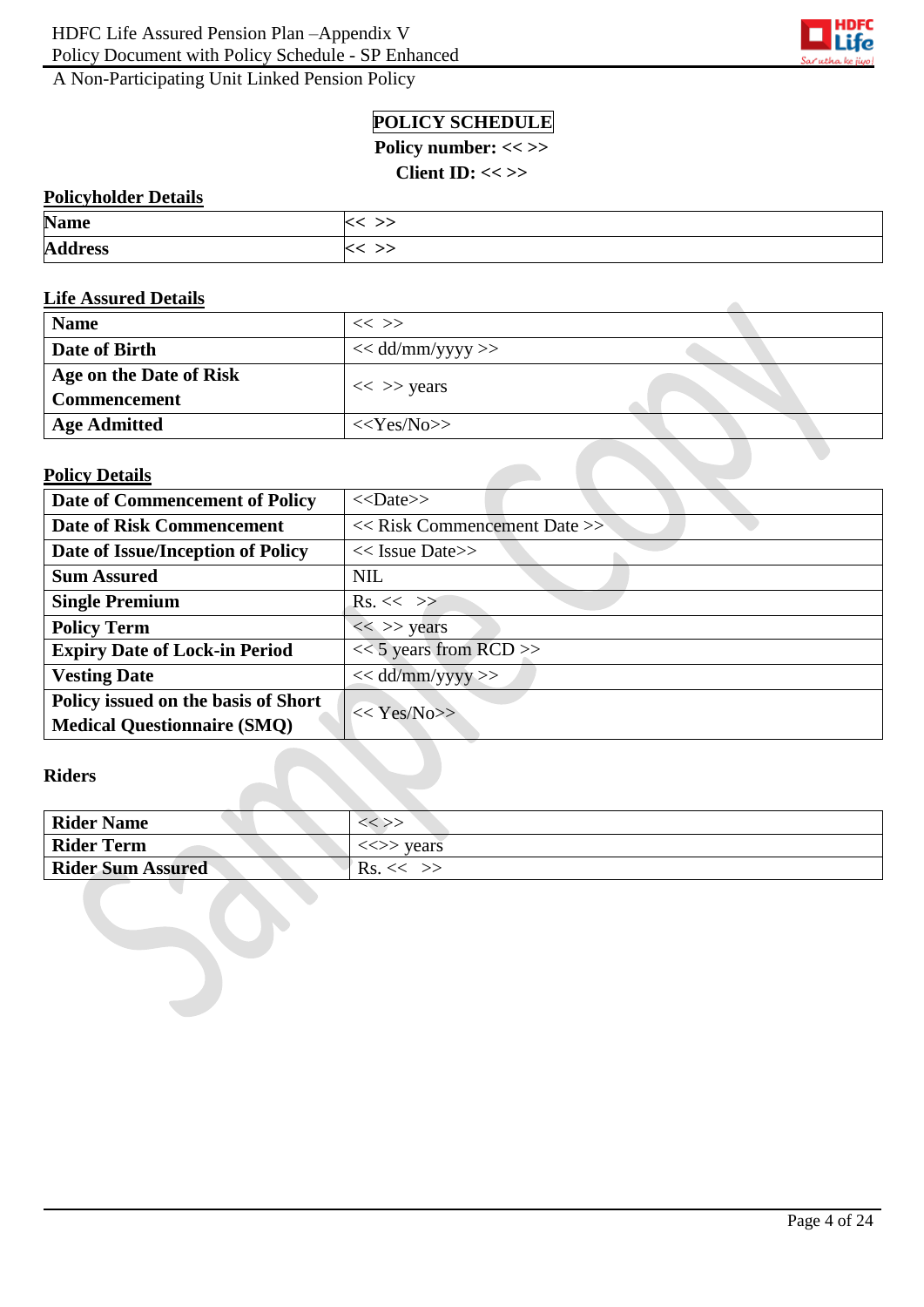

# **NOMINATION SCHEDULE**

| <b>Nominee's Name</b>                                                   | $<<$ Nominee-1 $>>$  | $<<$ Nominee-2>>   |
|-------------------------------------------------------------------------|----------------------|--------------------|
| Date of Birth of Nominee                                                | $<<$ dd/mm/yyyy $>>$ | $<<$ dd/mm/yyyy >> |
| <b>Nomination Percentage</b>                                            | $<<$ >> %            | $<<$ >> %          |
| <b>Nominee's Address</b>                                                | $<<$ $>>$            | $<<$ $>>$          |
| <b>Appointee's Name</b><br>(Applicable where the nominee is a<br>minor) | $<<$ >>              |                    |
| Date of Birth of Appointee                                              | $<<$ dd/mm/yyyy >>   |                    |
| <b>Appointee's Address</b>                                              | $<<$ >>              |                    |

Signed at Mumbai on <<>>

#### For HDFC Standard Life Insurance Company Limited

Authorised Signatory

In case you notice any mistake, you may return the Policy document to us for necessary correction.

## **SPACE FOR ENDORSEMENTS**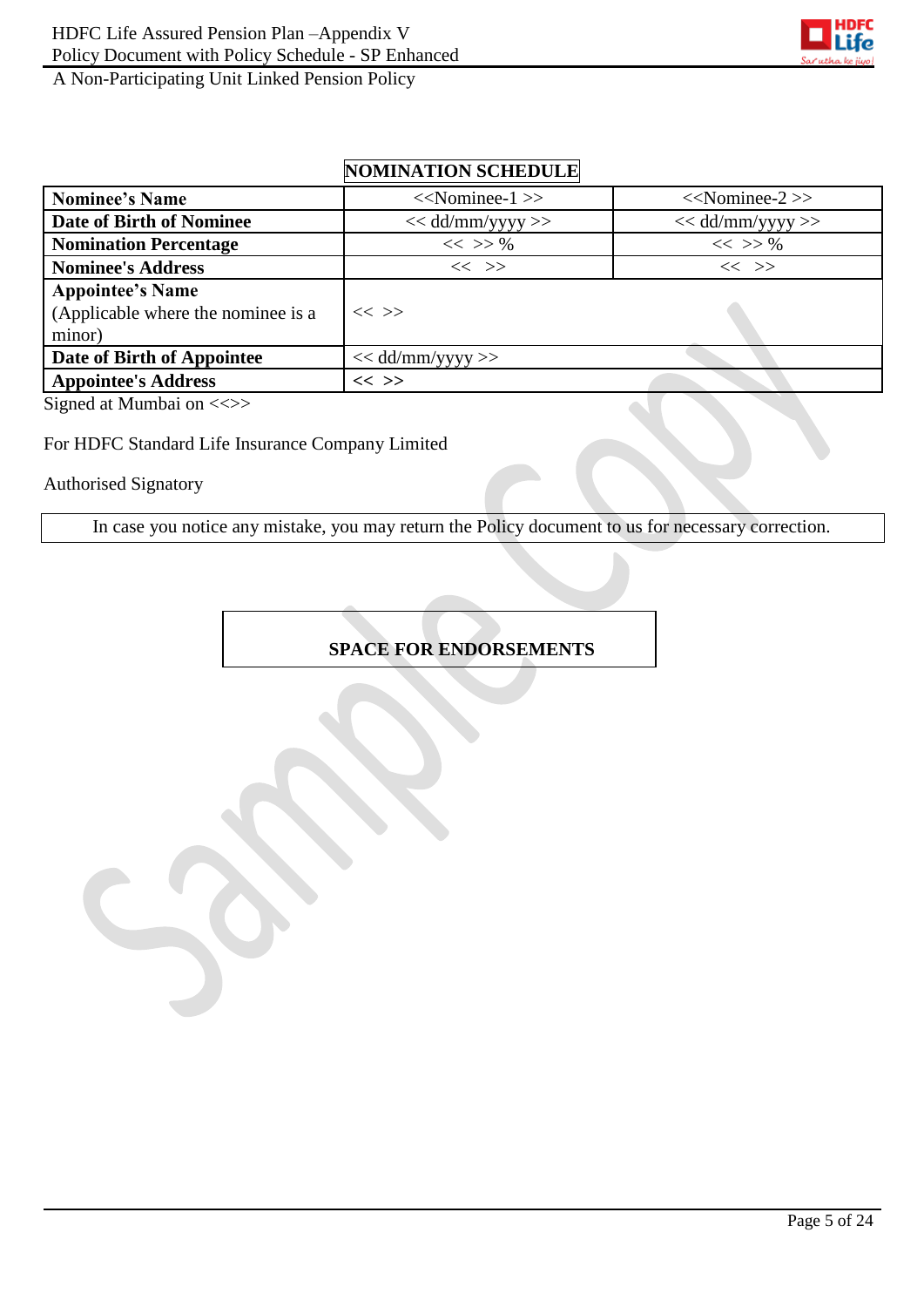

#### **Part B**

In this Policy, the following definitions shall be applicable:

- 1) *Accumulation Period* means the period for which, under this policy, the Premium(s) remain invested in the Fund(s).
- 2) *Appointee –* means the person named by you and registered with us in accordance with the Nomination Schedule, who is authorised to receive the Death Benefit under this Policy on the death of the Life Assured while the Nominee is a minor.
- 3) *Assignee*  means the person to whom the rights and benefits under this Policy are transferred by virtue of assignment under Section 38 of the Insurance Act, 1938 as amended from time to time.
- 4) *Authority/ IRDAI* means Insurance Regulatory and Development Authority of India;
- 5) *Charges -* means or refers to Fund Management Charge, Investment Guarantee Charge, Miscellaneous Charge and Statutory Charge.
- 6) *Company, company, Insurer, Us, us, We, we, Our, our* – means or refers to HDFC Standard Life Insurance Company Limited.
- 7) *Cut-off time*  Is the time by which we must have accepted your instructions to invest in, or encash Units from a Fund, for us to invest in or encash Units at the associated valuation time. As per Regulations, the current Cut-off time is 3.00 p.m.
- 8) *Date of Risk Commencement -* means the date, as stated in the Policy Schedule, on which the insurance coverage under this Policy commences.
- 9) *Fund(s)* means the Fund(s) earmarked by the Company for unit linked business and available to this product
- 10) *Fund Value, Unit Fund Value* means the value obtained by multiplying the number of Units allocated to your Policy by the corresponding price of the Units.
- 11) *Fund House: pension fund administrator who had transferred the accumulated pension pot of the Policyholder to HDFC Life QROPS*
- 12) *Life Assured* means the person as stated in the Policy Schedule on whose life the contingent events have to occur for the Benefits to be payable. The Life Assured may be the Policyholder.
- 13) *Nominee(s)-* means the person named by you and registered with us in accordance with the Nomination Schedule, who is authorized to receive the Death Benefit under this Policy, on the death of the Life Assured.
- 14) *Policyholder, You, you, your* means or refers to the Policyholder stated in the Policy Schedule.
- 15) *Policy Term*  means the term of the Policy as stated in the Policy Schedule.
- 16) *Premium* means an amount stated in the Policy Schedule, payable by you to us to secure the benefits under this Policy, excluding applicable taxes, cesses or levies.
- 17) *Regulations* **–** means IRDAI (Linked Insurance Products) Regulations, 2013
- 18) *Surrender* means complete withdrawal/ termination of the entire Policy.
- 19) *Units* means a specific portion or a part of the underlying segregated unit linked Fund which is representative of the Policyholder's entitlement in such Funds i.e. the number of Units that are allocated basis applicable Unit Prices and amount of Premium net of Charges.
- 20) *Unit Price* means the Net Asset Value (NAV) per Unit of the investment linked Fund.
- 21) *Vesting Date –* means the date stated in the Policy Schedule, on which the Policy Term expires.

# **Part C**

#### **1. Benefits**

(1) *Vesting Benefit –* Upon survival of the Life Assured till the Vesting Date the Vesting Benefit amount payable shall be the higher of the following:

- i. Assured Vesting Benefit (as specified below), or
- ii. Unit Fund Value

Assured Vesting Benefit =  ${101\% + 1\% * (Policy)}$ Term - Premium Paying Term<sup>1</sup>)}\* Premium paid The Assured Vesting Benefit will be calculated based on the Policy Term chosen at the inception of the Policy.

(2) On the Vesting Date the Policyholder may extend the Accumulation Period/deferment period. In case the Accumulation Period is extended, all benefits will remain unchanged.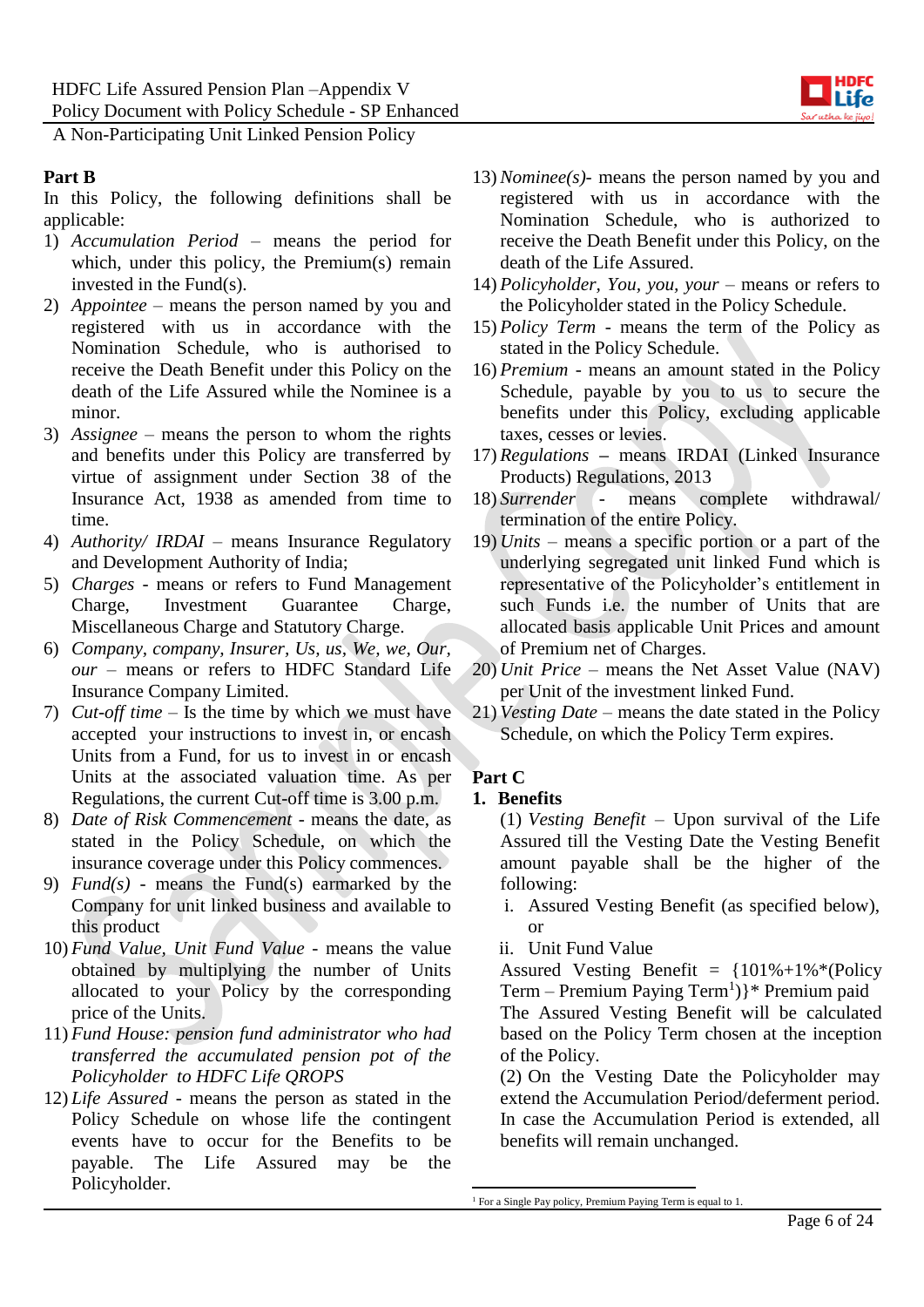

- (3) *Death Benefit* Upon death of the Life Assured before the Vesting Date, the Death Benefit amount payable shall be the higher of the following:
	- (i). Assured Death Benefit (as specified below), or
	- (ii).Unit Fund value

Assured Death Benefit  $= 105\%$  \* Premium paid

The Death Benefit is subject to the exclusions set out in Part F Clause 1 (Exclusions).

Upon the payment of the Vesting Benefit or the Death Benefit, whichever is earlier, the Policy terminates and no further Benefits are payable.

- (4) Pension Multipliers: Loyalty Additions (1% of the average Fund Value) will be added to the Fund Value every alternate year starting from the end of 11<sup>th</sup> Policy year for all policies. The average Fund Value shall be calculated based on the Fund Values at the end of the Policy month, for the immediately preceding 24 Policy months.
- (5) For details on the Annuitisation Provisions, please refer to Clause 8 in Part D.
- **2. The recipients of Benefits under this Policy shall be as specified below:**
	- (i)Death Benefit shall be payable to the registered nominee(s), if the Policyholder and the Life Assured are the same; or to the Policyholder if the Life Assured is other than the Policyholder.
	- (ii) All other Benefits shall be payable to the Policyholder provided the Policyholder is alive.
	- (iii)In case of any unique situation or doubt the Company's decision will be final and binding.

## **3. Payment and cessation of Premiums**

- (1) The single Premium must be paid along with the submission of your completed application.
- (2) Where the Premiums has been remitted otherwise than in cash, the application of the Premiums received is conditional upon the realisation of the proceeds of the instrument of payment, including electronic mode.

**4. Non-negative Claw-back Additions**

This will be as per the relevant IRDAI guidelines issued from time to time. Currently, the applicable guideline is Section 37 (d) of the Regulations which states the following:

In the process to comply with the reduction in yield, the Company may arrive at specific nonnegative claw-back additions, if any, to be added to the Unit Fund Value, as applicable, at various durations of time.

## **Part D**

## **1. Policy Discontinuance and Revival**

Not applicable since this is a Single Premium Policy.

## **2. Surrender**

- (1) Policy may be surrendered at any time. Subject to Clause 8(3) the amount payable will be the Unit Fund Value on surrender less the Discontinuance Charge as specified in the Part E. If the Policy is surrendered before the completion of five Policy years, the amount will be moved to the Discontinued Policy Fund which will earn a minimum guaranteed interest rate as specified by the IRDAI. The current minimum guaranteed rate of interest specified by the IRDAI is 4% p.a. A Fund Management Charge at the rate of 0.50% p.a., charged daily, will be levied on the 'Discontinued Policy Fund'. This may be subject to change as notified by IRDAI from time to time.. The Fund Value corresponding to the Discontinued Policy Fund will be paid out on completion of the five year Lock-in Period.
- (2) If the Policy is surrendered on or after the completion of the five Policy years, the Fund Value will be payable immediately.
- (3) In case of death of the Life Assured before the Surrender Benefit has been paid, We will pay the amount in the Discontinued Policy Fund to the claimants immediately on receipt of all relevant documents in support of the claim.
- (4) Once any surrender payment has been made, the Policy terminates and no further Benefits are payable.
- **3. Fund Switches**: Not applicable.
- **4. Partial Withdrawals:** Not applicable
- **5. Single Premium Top-Up:** Not applicable
- **6. Settlement Option:** Not applicable
- **7. Premium Redirection:** Not applicable

**8. Annuitisation Provisions:** Where an annuity has to be purchased from the policy proceeds, this can be done by purchasing any annuity product offered by the Company at the time of the annuitisation of the proceeds. The annuitisation provisions are set out below:

(1) On Death – The following options shall be available: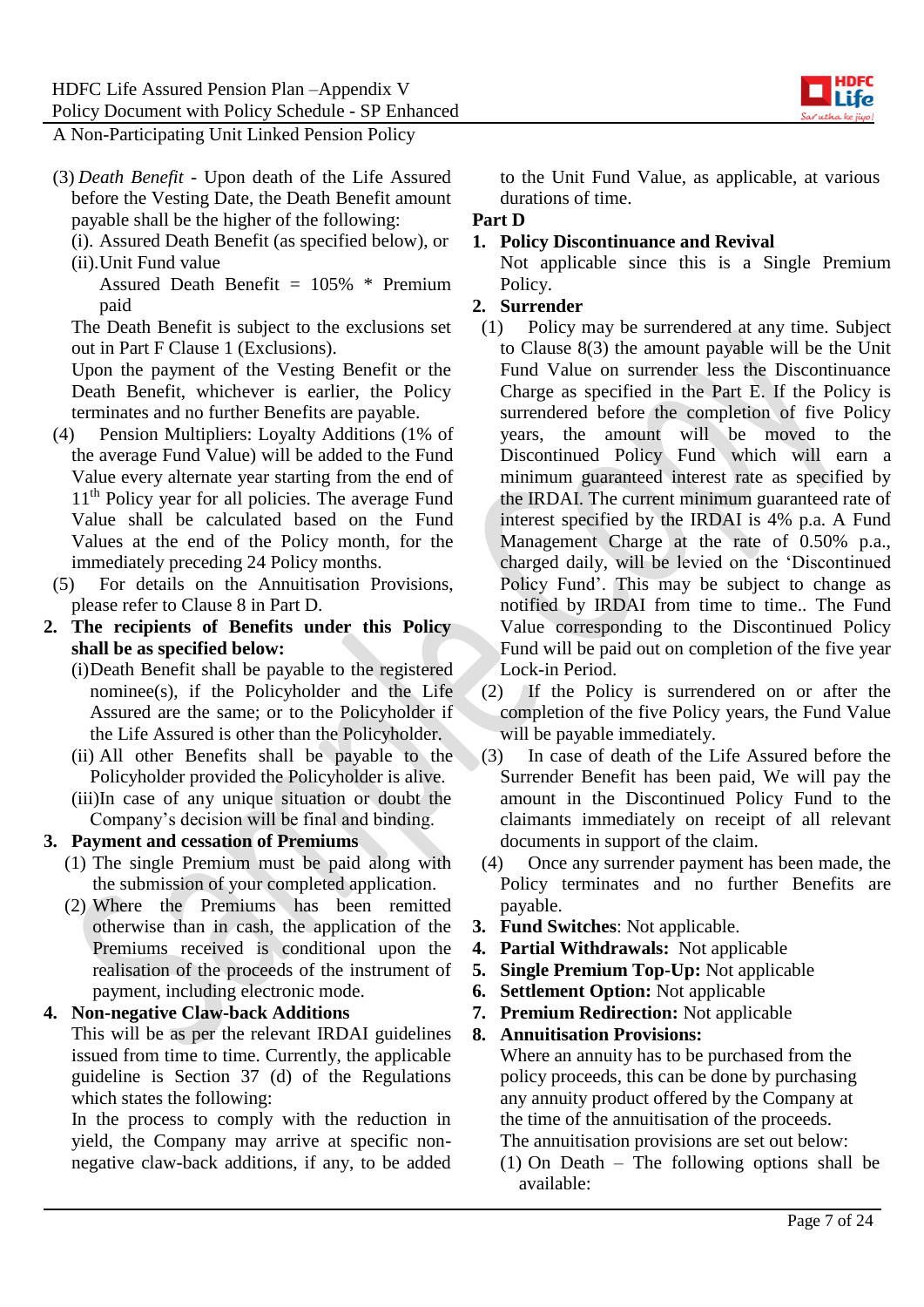

- i. To utilise the Death Benefit, fully or partly, for purchasing an immediate annuity product from us at the then prevailing annuity rate offered; or
- ii. To withdraw the entire Death Benefit.
- (2) On Vesting The following options shall be available:
	- i. To commute to the extent allowed under the Income Tax laws and to utilise the residual amount to purchase an immediate annuity product from us at the then prevailing annuity rate offered;
	- ii. To utilise the Vesting Benefit to purchase a single Premium deferred pension product from us; or
- iii. To extend the accumulation period/deferment iii. Cancellation in the Free-Look Period period within the same Policy with the same terms and conditions as the original policy provided the Policyholder/Life Assured is below an age of 55 years(as on the Vesting Date).
- (3) Discontinuance Benefits The following iv. Overseas Transfer Charge options shall be available:
	- i. To commute to the extent allowed under the Income Tax laws and to utilise the residual amount to purchase an immediate annuity from us at the then prevailing annuity rate offered; or
	- ii. To utilise the discontinuance benefit to purchase a single premium deferred pension product from us.
- (4) On Surrender The following options shall be available:
	- i. To commute to the extent allowed under the Income Tax laws and to utilise the residual amount to purchase an immediate annuity product from us at the then prevailing annuity rate offered; or
	- ii. To utilise the Surrender Benefit to purchase a single Premium deferred pension product **11. Free Look Cancellation**  from us.
- (5) **Access to benefits/payout if this product is purchased as QROPS (Qualifying Recognized Overseas Pension Scheme), through transfer of UK tax relieved assets** Notwithstanding anything stated under this document, the following terms & conditions shall apply to QROPS policyholders:

i. Benefits on Vesting

If this product is purchased as QROPS through transfer of UK tax relieved assets, access to benefits from policy proceeds both in the form of tax free commutation and Annuitisation, would be restricted till the Policyholder attains 55 years of age or vesting age, whichever is later

ii. Benefits on Surrender/Discontinuance

If this product is purchased as QROPS through transfer of UK tax relieved assets, access to benefits from policy proceeds both in the form of tax free commutation and Annuitisation, would be restricted till the Policyholder attains 55 years of age or the end of the lock-in period whichever is later

If this product is purchased as QROPS through transfer of UK tax relieved assets, the proceeds from cancellation in free look period shall only be transferred back to the Fund House from where the money was received.

In the event of applicable tax charge arising as a result of an overseas transfer (Her Majesty Revenue & Customs (HMRC) - policy paper – The overseas transfer charge – guidance, published 8<sup>th</sup> March 2017) for which the Scheme Manager i.e. HDFC Standard Life Insurance Company is liable, we shall deduct an amount only to the extent of the applicable tax charge from the Policy Fund Value and remit the same to HMRC.

#### **9. Loans**

There is no facility of loan available from us under this Policy.

## **10. Alterations**

No alterations are permissible under the Policy except change in Frequency of Premium Payment. Alteration in the Frequency of Premium Payment may lead to a change in the Premium.

In case you are not agreeable to any of the provisions stated in the Policy, you have the option to return the Policy to us stating the reasons thereof, within 15 days from the date of receipt of the Policy. If you have purchased your Policy through Distance Marketing mode, this period will be 30 days. On receipt of your letter along with the original Policy document, we shall arrange to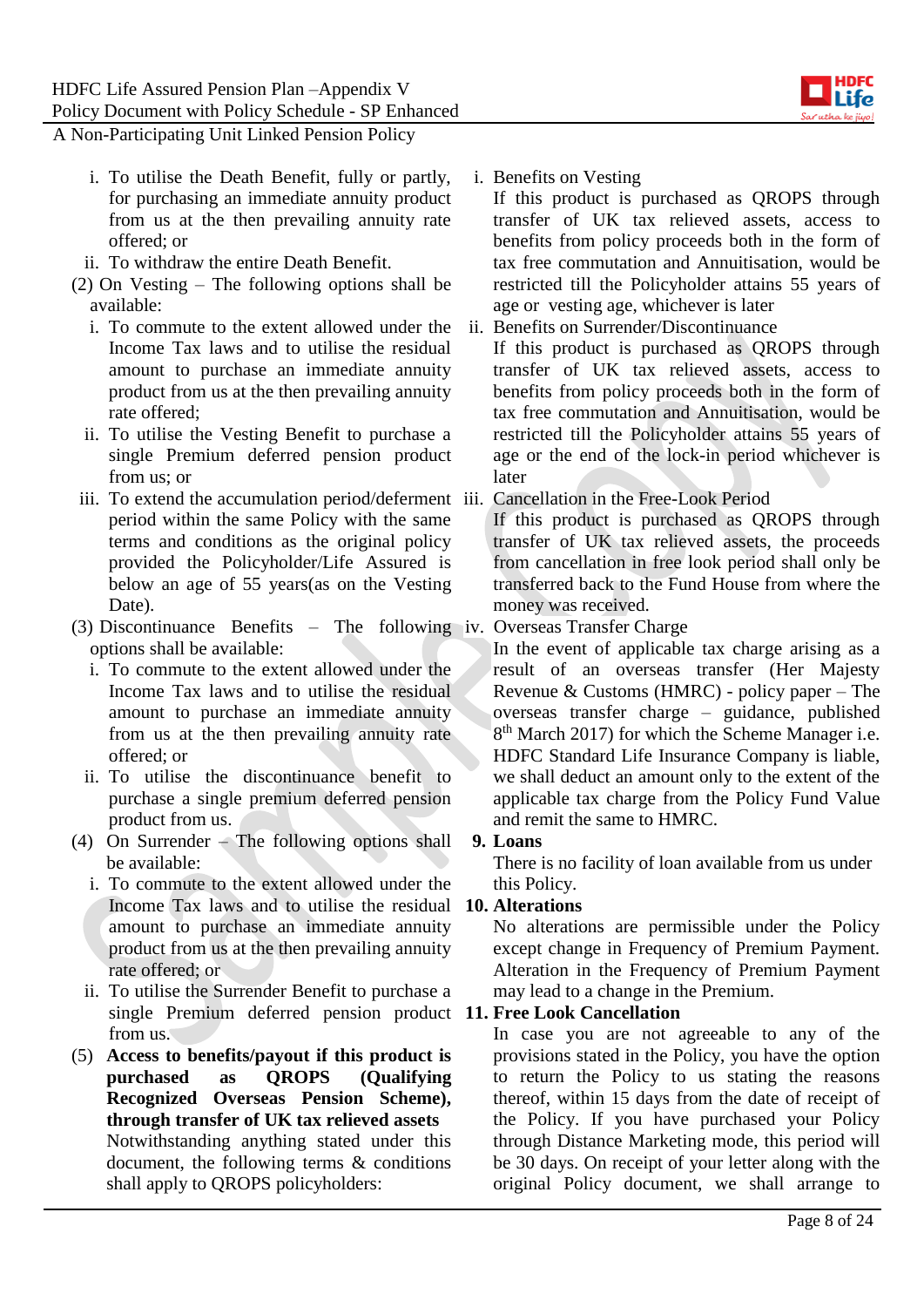

refund you the value of Units allocated to you on date of receipt of request plus the unallocated part of premium(if any) plus charges levied by cancellation of Units, subject to deduction of the proportionate risk charges for the period on cover and the expenses incurred by us for medical examination (if any) and stamp duty (if any).

#### **12. Change of address and contact details**

In case of change of address, the Policyholder is required to provide timely intimation to the Company supported by the required address proofs to enable the Company to carry out the change of address in its systems. The onus of intimation of change of address lies with the Policyholder. An updated contact detail of the Policyholder will ensure that correspondences from the Company are correctly addressed to the Policyholder at the latest updated address.

#### **Part E**

#### **1. Charges:**

We reserve the right to review our charging structure (except Premium Allocation and Mortality Charge) at any time, subject to prior approval by IRDAI.

- (1) Premium Allocation Charge: Nil
- (2) Fund Management Charge:

The Fund Management Charge is 1.35 % p.a. which will be charged daily and is incorporated into the Unit Prices for each Fund. This charge can be increased to the maximum cap as allowed by IRDAI, subject to prior approval from IRDAI. Currently, this maximum cap on this charge is 1.35%.

The Fund Management Charge for Discontinued Policy Fund shall be 0.50% p.a.

(3) Policy Administration Charge:

The table below gives the Policy Administration Charge that is charged per month and is expressed as a percentage of the single premium.

| Year 1 - 5     | $0.09\%$ |
|----------------|----------|
| Year 6 onwards | 0.09%    |

This charge will be deducted by cancellation of Units. The charge may be increased subject to prior approval from IRDAI and is subject to the cap of Rs 500 per month.

(4) Mortality Charges**:** Nil

These charges are guaranteed for the entire policy term.

#### (5) Discontinuance Charges:

| Where the<br>policy is<br>discontinued<br>during the<br>policy year | <b>Discontinuance Charges for</b><br>policies having single premium<br>above Rs.25,000/- |
|---------------------------------------------------------------------|------------------------------------------------------------------------------------------|
|                                                                     | Lower of $1\% * (SP or FV)$                                                              |
|                                                                     | subject to maximum of<br>Rs.6,000/-                                                      |
|                                                                     | Lower of $0.5\%$ * (SP or FV)                                                            |
| $\mathcal{D}_{\mathcal{L}}$                                         | subject to maximum of                                                                    |
|                                                                     | $Rs.5,000/-$                                                                             |
|                                                                     | Lower of $0.25\% * (SP or FV)$                                                           |
| 3                                                                   | subject to maximum of                                                                    |
|                                                                     | $Rs.4,000/-$                                                                             |
|                                                                     | Lower of $0.1\% * (SP or FV)$                                                            |
| 4                                                                   | subject to maximum of                                                                    |
|                                                                     | Rs.2,000/-                                                                               |
| 5 and onwards                                                       |                                                                                          |

#### *SP – Single Premium*

*FV – Fund Value on the date of discontinuance* This charge will be deducted by cancellation of units.

The discontinuance charge can be increased subject to the maximum cap as allowed by IRDA. (6) Investment Guarantee Charge:

| Fund                              | <b>Investment</b><br><b>Guarantee</b><br><b>Charge</b> |
|-----------------------------------|--------------------------------------------------------|
| Pension Equity Plus Fund:         |                                                        |
| SFIN-                             |                                                        |
| ULIF06001/04/14PenEqPlsFd101      | $0.50\%$ p.a.                                          |
| Pension Income Fund : SFIN -      |                                                        |
| ULIF06101/04/14PenIncFund101      | $0.50\%$ p.a.                                          |
| <b>Pension Conservative Fund:</b> |                                                        |
| <b>SFIN-</b>                      |                                                        |
| ULIF06201/04/14PenConsvFd101      | $0.10\%$ p.a.                                          |

This charge is charged daily, and is a percentage of the Unit Funds. This charge is charged only while the Policy is in-force and is not charged on the 'Discontinued Policy Fund'. This charge can be increased to the maximum cap allowed by IRDAI, subject to prior approval from IRDAI. (7) Miscellaneous Charge

A Miscellaneous Charge of Rs 250 shall be levied for any Policy alterations within the contract, as per Section 35 (j) of Regulations. The charge may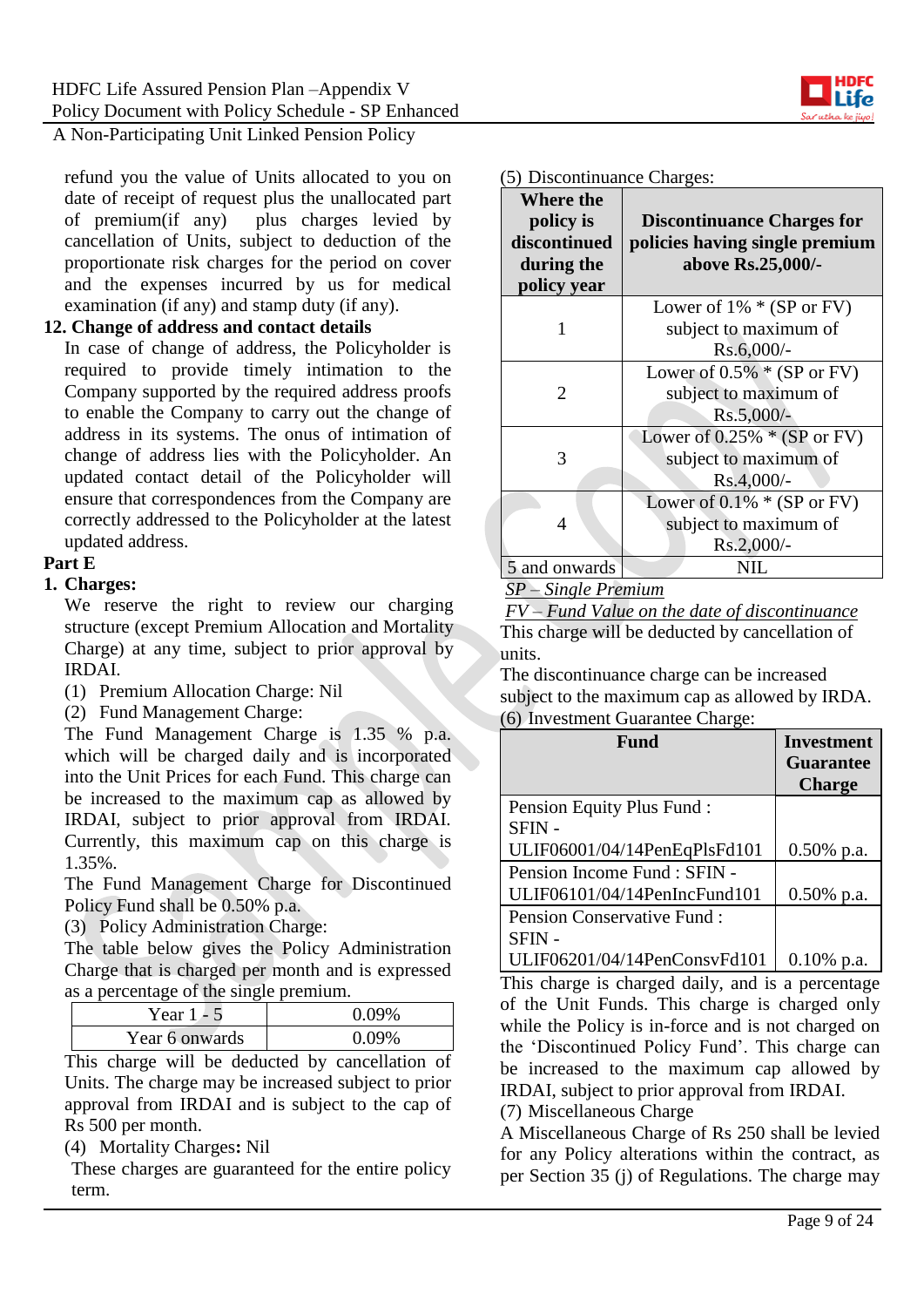be increased subject to prior approval from IRDAI and is subject to a cap of Rs 500.

(8) Statutory Charges:

Statutory Charges shall be levied as determined by the Government of India in accordance with applicable legislation.

(9) Premium Redirection Charge: Not Applicable

(10) Switching Charge: Not Applicable

(11) Partial Withdrawal Charge: Not Applicable

#### **2. Investment Policy**

Each Fund has its own investment policy, based on asset allocation between equity, debt and money market instruments. The allocation between the Funds are solely determined by us and depend upon the Policy Term chosen at inception and the Policy year.

In the event of vesting being postponed, the total Fund Value as on original Vesting Date will be transferred to the Pension Conservative Fund. The monies will remain invested in the Pension Conservative Fund till the revised Vesting Date.

The following funds are available under this product:

#### i.**Pension Equity Plus Fund**

The Pension Equity Plus Fund aims at least 80% of the equity exposure to be limited to Nifty constituent stocks at any point in time and the balance of the equity exposure in non-Nifty constituent stocks.

#### ii.**Pension Income Fund**

The Pension Income Fund aims to provide superior returns through investments in high credit quality Debt instruments while maintaining an optimal level of interest rate risk. In addition up to 20% of the Fund may be invested in cash and Money Market Instruments, Liquid Mutual Funds and Deposits to facilitate the day-to-day running of the Fund. Fund management would involve continual monitoring and credit evaluations with rigorous buy and sell disciplines to maximize upside potential and manage downside risk.

## iii.**Pension Conservative Fund**

The Pension Conservative Fund is a pure Debt Fund which invests in Government securities, high grade Fixed Income Instruments, Liquid Mutual Fund and Money Market Instruments. The fund aims to deliver stable returns by investing in the short end of the yield curve to limit the volatility and risk of the Fund.

During the Policy term, the Premium would be invested in Pension Equity Plus Fund and Pension Income Fund. The proportions of assets to be invested in the Pension Equity Plus Fund are stated in the 'Equity Backing Ratio' table given below. The balance assets shall be invested in the Pension Income Fund.

| <b>Allocation in Pension Equity Plus Fund -</b>                |      |             |             |              |             |      |
|----------------------------------------------------------------|------|-------------|-------------|--------------|-------------|------|
| "Equity Backing Ratio"                                         |      |             |             |              |             |      |
| <b>Policy</b><br>Year!/<br><b>Policy</b><br>Term $\rightarrow$ | 10   | $15-$<br>19 | $20-$<br>24 | $25 -$<br>29 | $30-$<br>34 | 35   |
|                                                                | 30   | 40          | 50          | 60           | 70          | 80   |
| $\mathbf{1}$                                                   | %    | $\%$        | %           | $\%$         | $\%$        | $\%$ |
|                                                                | 24   | 36          | 46          | 57           | 67          | 77   |
| $\overline{2}$                                                 | $\%$ | %           | $\%$        | $\%$         | $\%$        | $\%$ |
|                                                                | 18   | 32          | 43          | 54           | 64          | 74   |
| 3                                                              | $\%$ | %           | %           | %            | %           | %    |
|                                                                | 12   | 28          | 40          | 51           | 61          | 72   |
| 4                                                              | $\%$ | %           | $\%$        | $\%$         | $\%$        | $\%$ |
|                                                                |      | 24          | 36          | 48           | 58          | 69   |
| 5                                                              | 6%   | $\%$        | %           | $\%$         | %           | $\%$ |
|                                                                |      | 20          | 33          | 45           | 56          | 66   |
| 6                                                              | 0%   | $\%$        | $\%$        | $\%$         | $\%$        | $\%$ |
|                                                                |      | 16          | 30          | 42           | 53          | 64   |
| 7                                                              | 0%   | $\%$        | $\%$        | $\%$         | $\%$        | $\%$ |
|                                                                |      | 12          | 26          | 39           | 50          | 61   |
| 8                                                              | 0%   | $\%$        | $\%$        | $\%$         | %           | $\%$ |
|                                                                |      |             | 23          | 36           | 47          | 58   |
| 9                                                              | 0%   | 8%          | $\%$        | %            | %           | %    |
|                                                                |      |             | 20          | 33           | 44          | 56   |
| 10                                                             | 0%   | 4%          | $\%$        | %            | %           | %    |
|                                                                |      |             | 16          | 30           | 42          | 53   |
| 11                                                             |      | 0%          | $\%$        | $\%$         | %           | %    |
|                                                                |      |             | 13          | 27           | 39          | 50   |
| 12                                                             |      | 0%          | $\%$        | %            | $\%$        | $\%$ |
|                                                                |      |             | 10          | 24           | 36          | 48   |
| 13                                                             |      | 0%          | $\%$        | $\%$         | $\%$        | $\%$ |
|                                                                |      |             |             | 21           | 33          | 45   |
| 14                                                             |      | 0%          | 6%          | $\%$         | $\%$        | %    |
|                                                                |      |             |             | 18           | 30          | 42   |
| 15                                                             |      | 0%          | 3%          | $\%$         | $\%$        | $\%$ |
|                                                                |      |             |             | 15           | 28          | 40   |
| 16                                                             |      | 0%          | 0%          | $\%$         | $\%$        | $\%$ |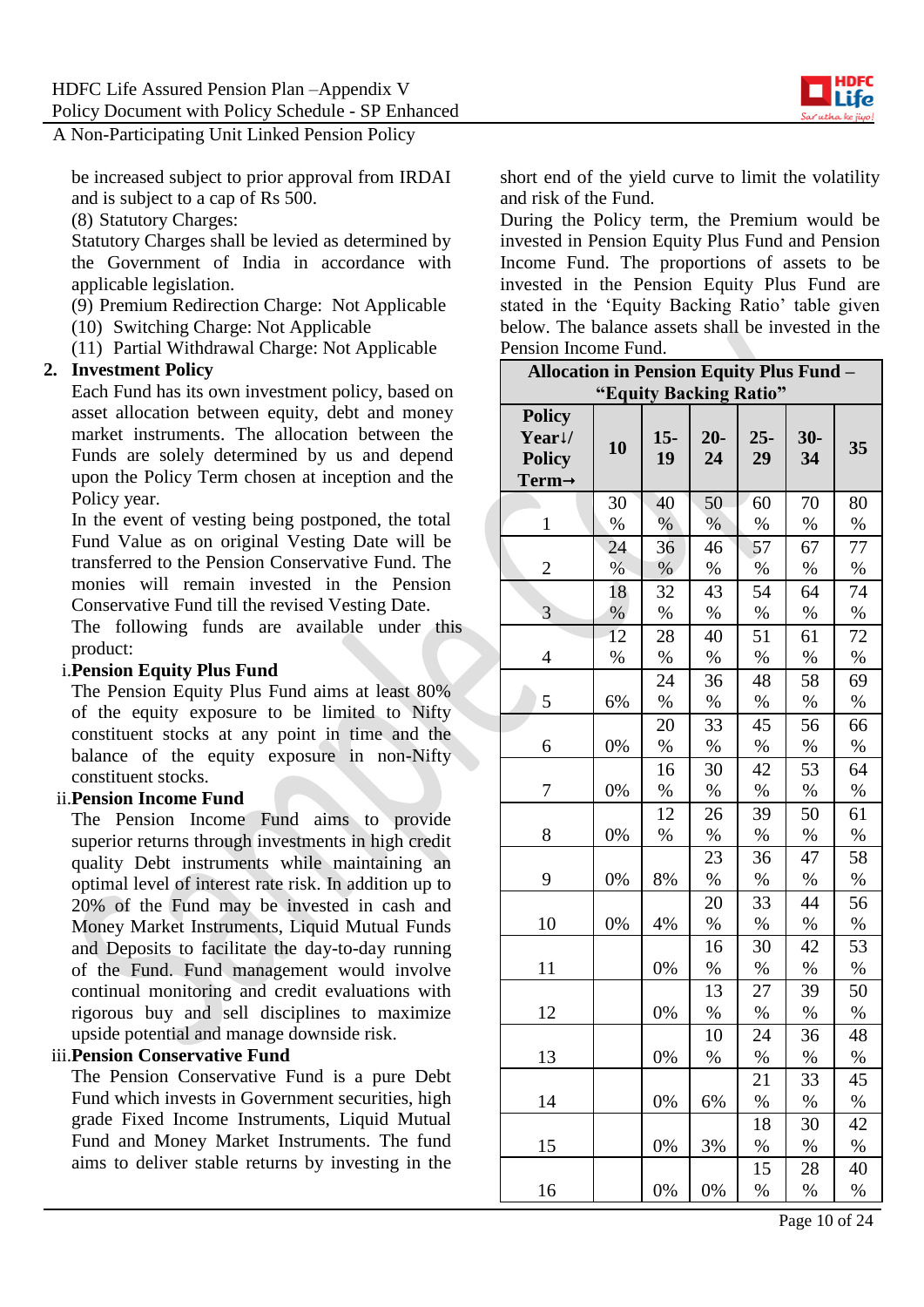

|    |       |    | 12 | 25   | 37            |
|----|-------|----|----|------|---------------|
| 17 | 0%    | 0% | %  | $\%$ | $\%$          |
|    |       |    |    | 22   | 34            |
| 18 | $0\%$ | 0% | 9% | $\%$ | %             |
|    |       |    |    | 19   | 32            |
| 19 | 0%    | 0% | 5% | $\%$ | $\%$          |
|    |       |    |    | 16   | 29            |
| 20 |       | 0% | 3% | $\%$ | $\%$          |
|    |       |    |    | 14   | 26            |
| 21 |       | 0% | 0% | $\%$ | $\%$          |
|    |       |    |    | 11   | 24            |
| 22 |       | 0% | 0% | %    | %             |
|    |       |    |    |      | 21            |
| 23 |       | 0% | 0% | 8%   | $\%$          |
|    |       |    |    |      | 18            |
| 24 |       | 0% | 0% | 5%   | %             |
|    |       |    |    |      | 16            |
| 25 |       |    | 0% | 2%   | $\%$          |
|    |       |    |    |      | 13            |
| 26 |       |    | 0% | 0%   | $\%$          |
|    |       |    |    |      | 10            |
| 27 |       |    | 0% | 0%   | $\frac{0}{0}$ |
| 28 |       |    | 0% | 0%   | 8%            |
| 29 |       |    | 0% | 0%   | 5%            |
| 30 |       |    |    | 0%   | 2%            |
| 31 |       |    |    | 0%   | 0%            |
| 32 |       |    |    | 0%   | 0%            |
| 33 |       |    |    | 0%   | 0%            |
| 34 |       |    |    | 0%   | 0%            |
| 35 |       |    |    |      | 0%            |

In the event of vesting being postponed, the total fund value as on the date of original vesting will be transferred to the Pension Conservative Fund. The monies will remain invested in the Pension Conservative Fund till the revised vesting date.

## **3. Investment in Derivatives**

All the above Fund(s) may also invest in Interest Rate derivatives such as Interest Rate Swaps, Forward Rate agreements and such other derivative instruments as may be introduced from time to time in the markets for the purpose of hedging and portfolio yield enhancement and other uses as may be permitted under the IRDAI regulations and guidelines (INV-GLN-008-2004- 05).

- **4.** Unit Prices will be published on the Company's website, on the Life Insurance Council's Website and in leading national dailies
- **5.** The Unit Price of a unit linked Fund shall be computed as:
	- Market Value of investment held by the Fund plus the value of any current assets less the value of any current liabilities & provisions, if any, divided
	- By the number of Units existing at the valuation date (before any Units are redeemed or created) The resulting price will be rounded to the nearest Re. 0.0001.
- **6.** Your Premium is utilised to purchase Units of investment linked Funds for the Policy. In any investment linked Fund, all Units are of equal value. You will not hold the Units directly and the assets of each Fund will belong to us.
- **7.** The assets that the Funds invest in will be selected by us at our sole discretion at all times.
- **8.** We may close, withdraw, modify, split or combine Fund(s) or introduce new Funds with prior approval from the Insurance Regulatory and Development Authority of India, if required. 'Withdraw' means no further payments will be accepted into the Fund, while any existing Units held in the Fund will continue to be allocated. 'Close' means we will encash all the Units, which exist for a Fund and terminate the Fund.
- **9.** Where we close or withdraw a Fund, we will notify you, three months in advance that, we will switch any existing units in that Fund ('original fund') and / or apply any future Premiums which would have been applied to that original Fund to another Fund that has, in our opinion, the closest investment objectives to the original Fund. During the three month notice period, you can switch to any other available Fund.
- **10.** We will not allocate Units in any investmentlinked Fund unless assets equivalent to those Units are added at the same time to the Fund. We will also not withdraw assets from any such Fund (except to meet the deductions described below in this Clause) unless Units equivalent to those assets are cancelled at the same time. Units will only be cancelled in any such Fund under the terms as specified in this Part E, and assets equivalent to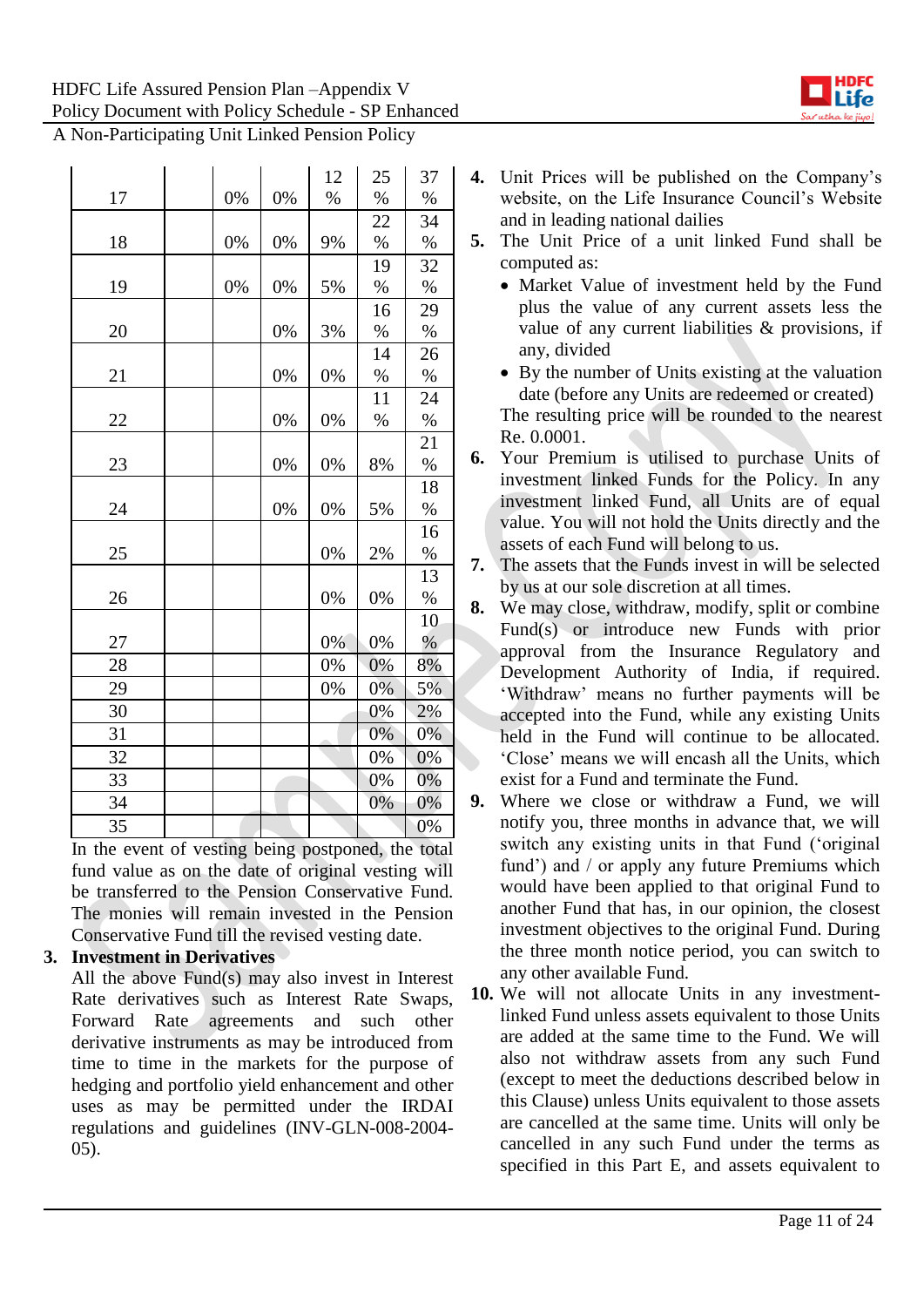

the cancelled Units will be withdrawn from the same Fund at the same time.

- **11.** We will add the income from the assets of the original Fund to another Fund that has, in our opinion, the closest investment objectives to the original Fund.
- **12.** We can deduct from the assets of an investment linked Fund the amounts that are required to cover:
- i. expenses, taxes and levies in respect of or due to the buying and selling of units;
- ii. part or all of any taxes and levies or other statutory/regulatory charge on us allocated to the Fund; and
- iii. the applicable Charges.

#### **13. Risks of Investment in the Fund:**

- a) The Premiums paid in the linked insurance Policies are subject to investment risks associated with capital markets and the Unit Prices may go up or down based on the performance of the Fund and factors influencing the capital market and you are solely responsible for the decisions made.
- b) HDFC Standard Life Insurance Company Limited is only the name of the Insurance Company and HDFC Life Assured Pension Plan is only the name of the linked insurance product and does not, in any way, indicate the quality of the product or its future prospects or the returns.
- c) The Funds offered under this Policy are the names of the Funds and do not in any way indicate the quality of the Funds, their future prospects or the returns.
- d) There is no assurance that the objectives of the Funds will be achieved.
- e) The past performance of the Funds does not indicate the future performance of these Funds.

#### **14. Applicability of Unit Prices**

(1) The allocation and redemption of Units for various transactions would be at the Unit Prices as described below:

| <b>Type of Transaction</b>                                                                    | <b>Applicable Unit Prices</b><br>(Where transaction is<br>received before Cut-off<br>time) |  |
|-----------------------------------------------------------------------------------------------|--------------------------------------------------------------------------------------------|--|
| Single Premium deposit<br>received by way of<br>local cheque or pay<br>order or demand drafts | Unit Price of the date of<br>commencement of the<br>Policy                                 |  |

| <b>Type of Transaction</b>                                                      | <b>Applicable Unit Prices</b><br>(Where transaction is<br>received before Cut-off<br>time)                                                                                                                                                                    |  |
|---------------------------------------------------------------------------------|---------------------------------------------------------------------------------------------------------------------------------------------------------------------------------------------------------------------------------------------------------------|--|
| payable at par                                                                  |                                                                                                                                                                                                                                                               |  |
| Single Premium deposit<br>received by way<br>οf<br>outstation cheque            | Unit Price of the date of<br>commencement of<br>the<br>Policy or date<br>оf<br>realisation<br>the<br>of<br>amount<br>by<br>the<br>Company, whichever is<br>later.                                                                                             |  |
| ·Partial Withdrawal (if<br>applicable)<br>• Fund Switch<br>(i f)<br>applicable) | Unit Price of the date of<br>receipt of the request.                                                                                                                                                                                                          |  |
| Look<br>$\bullet$ Free<br>Cancellation<br>• Death Claim                         | Unit Price of the date of<br>receipt of the request or<br>intimation<br>of claim.<br>(Intimation)<br>for<br>the<br>purpose of claim must<br>be in writing or any<br>other manner as decided<br>by the Company from<br>time to time).<br>Unit Price of date of |  |
| Surrender                                                                       | receipt of the request.                                                                                                                                                                                                                                       |  |
| Transfer<br>the<br>to<br>Discontinued<br>Policy<br>Fund                         | Unit Price of the date of<br>Policy discontinuance.                                                                                                                                                                                                           |  |
| Charges                                                                         | Unit Prices of<br>the<br>effective date<br>the<br>Charges are deducted.                                                                                                                                                                                       |  |

- (2) If the transaction request is received after the Cut-off time prescribed by IRDAI (current cut-off time is 3 p.m.), then Unit Prices of the next date or in case of prepayment of renewal Premium, Unit Price of the due date, shall be applicable.
- (3) If the same day or the next day or the transaction due date is not a valuation date, then we shall apply the Unit Price of the next immediate valuation date.
- (4) The Units allocated shall be reversed in case of the non-realisation of the Premium amount.
- (5) We shall follow norms stated above for any transactions which are not specifically mentioned herein but involve allocation and redemption of Units.

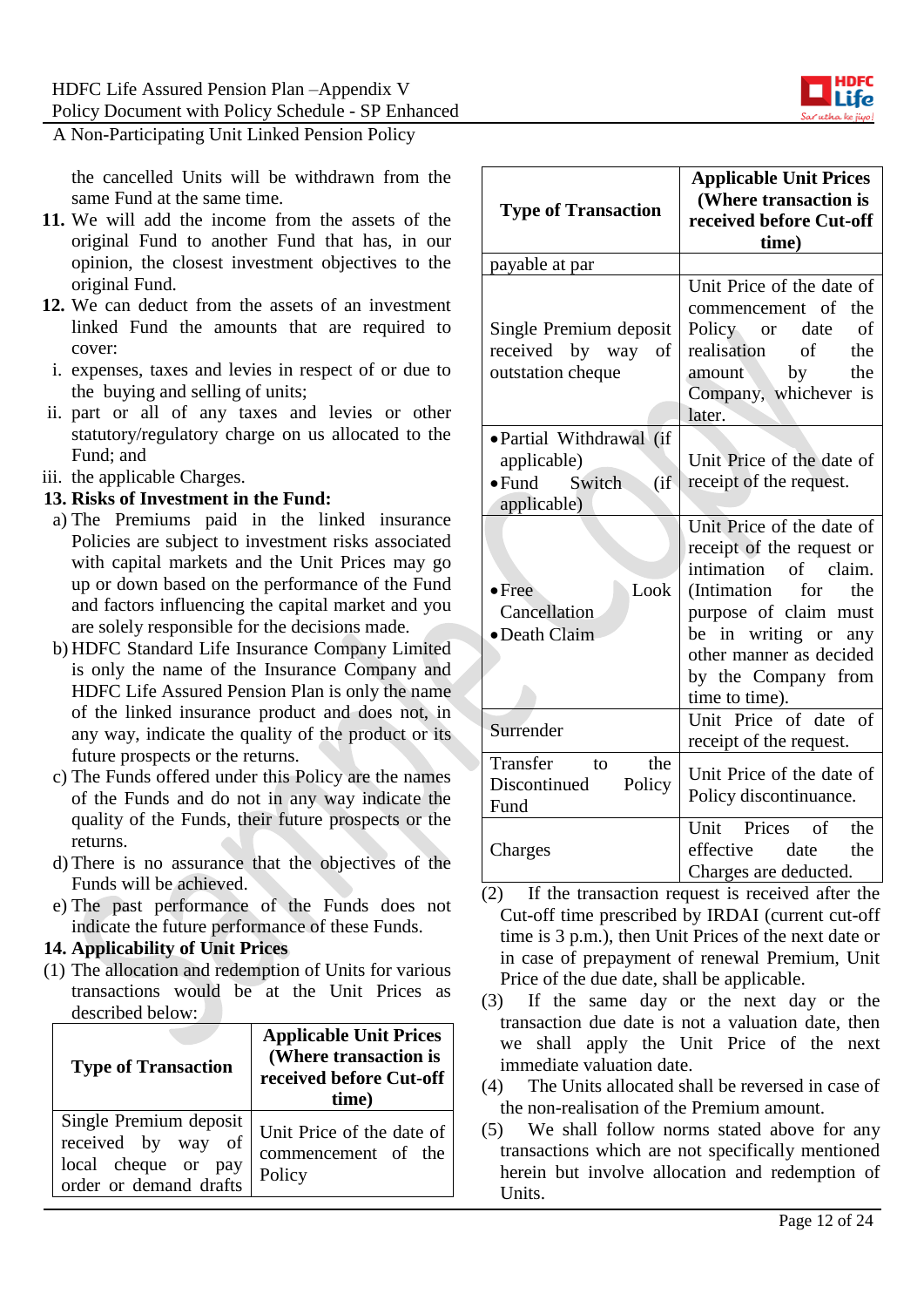| <b>APPENDIX-1</b>      |                                             |                |              |                    |     |                    |  |  |  |
|------------------------|---------------------------------------------|----------------|--------------|--------------------|-----|--------------------|--|--|--|
|                        | <b>Investment Pattern in tabular format</b> |                |              |                    |     |                    |  |  |  |
|                        | <b>FUND COMPOSITION</b>                     |                |              |                    |     |                    |  |  |  |
| <b>FU</b>              |                                             |                |              | <b>ASSET CLASS</b> |     | <b>RISK</b>        |  |  |  |
| <b>ND</b>              | <b>SFIN</b>                                 | Details        | Mon          | Gover              | Equ | $\&$<br><b>RET</b> |  |  |  |
| <b>NA</b><br><b>ME</b> |                                             |                | ey           | nment              | ity | <b>URN</b>         |  |  |  |
|                        |                                             |                | <b>Mark</b>  | Securit            |     | <b>RATI</b>        |  |  |  |
|                        |                                             |                | et           | ies,               |     | <b>NG</b>          |  |  |  |
|                        |                                             |                | Instr        | Fixed              |     |                    |  |  |  |
|                        |                                             |                | ume          | Incom<br>e         |     |                    |  |  |  |
|                        |                                             |                | nts,<br>Cash | Instru             |     |                    |  |  |  |
|                        |                                             |                | $\&$         | ments              |     |                    |  |  |  |
|                        |                                             |                | Depo         | $\&$               |     |                    |  |  |  |
|                        |                                             |                | sits         | <b>Bonds</b>       |     |                    |  |  |  |
|                        |                                             |                | <b>FUND</b>  |                    |     |                    |  |  |  |
|                        |                                             |                |              | <b>COMPOSITION</b> |     |                    |  |  |  |
| Pens                   | <b>ULIF0</b>                                | To             |              |                    |     |                    |  |  |  |
| ion                    | 6001/                                       | generate       |              |                    |     |                    |  |  |  |
| Equi                   | 04/14                                       | long term      |              |                    | 80  |                    |  |  |  |
| ty                     | PenEq                                       | capital        | 0%           |                    | %   |                    |  |  |  |
| Plus                   | PlsFd                                       | appreciati     | to           | $0\%$ to           | to  | Very               |  |  |  |
| Fun                    | 101                                         | on in line     | 20%          | 20%                | 100 | High               |  |  |  |
| d                      |                                             | or better      |              |                    | %   |                    |  |  |  |
|                        |                                             | than Nifty     |              |                    |     |                    |  |  |  |
|                        |                                             | index          |              |                    |     |                    |  |  |  |
|                        |                                             | returns        |              |                    |     |                    |  |  |  |
| Pens                   | ULIF <sub>0</sub><br>6101/                  | To<br>deliver  |              |                    |     |                    |  |  |  |
| ion<br>Inco            | 04/14                                       | High           |              |                    |     |                    |  |  |  |
| me                     | PenIn                                       | potential      |              |                    |     |                    |  |  |  |
| Fun                    | cFund                                       | returns        |              |                    |     |                    |  |  |  |
| d                      | 101                                         | due to         |              |                    |     |                    |  |  |  |
|                        |                                             | investme       | 0%           | 80%                |     | Mode               |  |  |  |
|                        |                                             | nts in         | to           | to 100             |     | rate               |  |  |  |
|                        |                                             | instrumen      | 20%          | $\%$               |     |                    |  |  |  |
|                        |                                             | ts with        |              |                    |     |                    |  |  |  |
|                        |                                             | higher         |              |                    |     |                    |  |  |  |
|                        |                                             | duration       |              |                    |     |                    |  |  |  |
|                        |                                             | and credit     |              |                    |     |                    |  |  |  |
|                        |                                             | exposure       |              |                    |     |                    |  |  |  |
| Pens                   | <b>ULIF0</b>                                | To invest      |              |                    |     |                    |  |  |  |
| ion                    | 6201/                                       | in high        | 0%           | 40% to             |     |                    |  |  |  |
| Con                    | 04/14<br>PenCo                              | grade<br>fixed | to<br>60%    | 100%               |     | Low                |  |  |  |
| serv<br>ativ           | nsvFd                                       | income         |              |                    |     |                    |  |  |  |
|                        |                                             |                |              |                    |     |                    |  |  |  |

| e   | 101 | instrumen  |  |  |
|-----|-----|------------|--|--|
| Fun |     | ts and     |  |  |
| d   |     | Governm    |  |  |
|     |     | ent        |  |  |
|     |     | securities |  |  |
|     |     | at the     |  |  |
|     |     | short end  |  |  |
|     |     | of the     |  |  |
|     |     | yield      |  |  |
|     |     | curve, to  |  |  |
|     |     | deliver    |  |  |
|     |     | stable     |  |  |
|     |     | returns.   |  |  |

Note: Investment in Liquid Mutual Funds will always be within Mutual Fund limits as prescribed by IRDAI regulations and guidelines. As per (IRDAI (Investment) (Fifth Amendment) Regulations, 2013 the current limit of approved investments in Liquid Mutual Funds is 5% of the fund. Provided, however, the said investment shall always be in line with regulations and guidelines as may be prescribed by IRDAI from time to time.

The asset allocation for the Discontinued Policy Fund (SFIN: ULIF05201/10/13DiscontdPF101) shall be as per the prevailing regulatory requirements. Currently, the asset allocation is as follows:

- Money Market Instruments  $-0\%$  to 40%
- Government securities: 60% to 100%

The definition of Money Market Instruments is as given in the IRDAI Investment Regulations -

IRDA/Reg./5/47/2008 (22nd August 2008).

In all the above Funds, Deposits means deposits issued by Banks included in the Second Schedule to the Reserve Bank of India Act 1934, or a Primary Dealer duly recognised by Reserve Bank of India as such. (IRDAI Regulation 3, Schedule I, (b) (iii)).

## **Part F**

## **1. Exclusions**

There are no exclusions under this Policy.

## **2. Age Admitted**

In case you have not provided proof of age of the Life Assured with the Proposal, you will be required to furnish such proof of age of the Life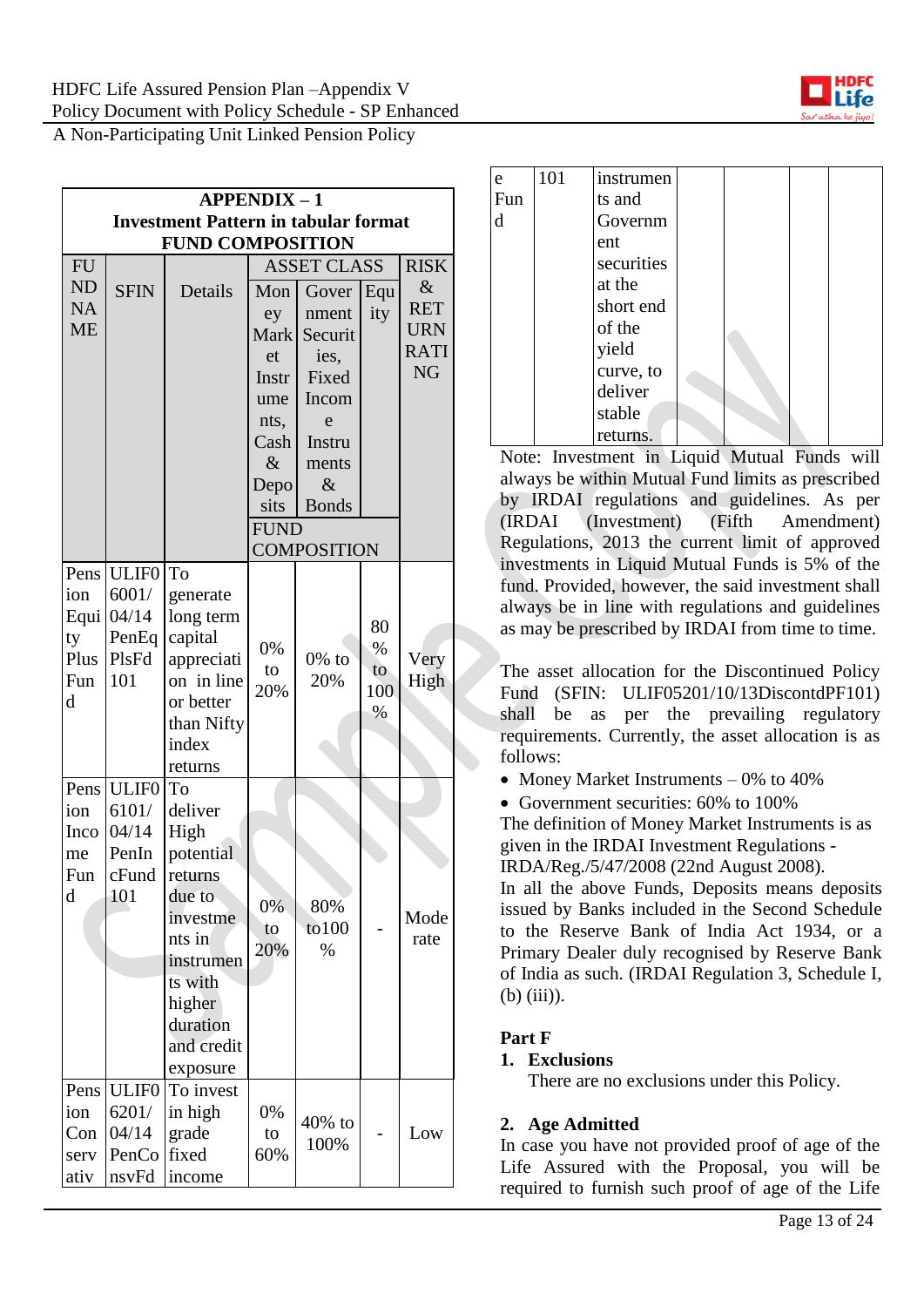

Assured as is acceptable to us and have the age admitted. In the event the age so admitted ("Correct Age") during the Policy Term is found to be different from the age declared in the Proposal, without prejudice to our rights and remedies including those under the Insurance Act, 1938 as amended from time to time, we shall take one of the following actions

i) If eligible, and if the Correct Age is found to be higher, the benefit payable under this Policy and Rider, if any, shall be after deduction of such difference in Risk Charges (i.e. difference in Risk Charges paid based on age declared in the Proposal and Risk Charges based on the Correct Age) along with interest thereon. In such cases, before calculating the amount of benefit payable, the Policy shall be subject to re-underwriting and the Sum Assured shall be subject to eligibility as per underwriting norms and the Premium/Risk Charges to be deducted shall be calculated proportionately on such Sum Assured payable. If the Correct Age is found to be lower, excess Premiums/Risk Charges without any interest shall be refunded.

ii) If ineligible for the Policy basis the Correct Age, the Policy shall be void-ab-initio and the Fund Value will be returned without interest after deducting all applicable charges like medical (if any), Stamp Duty (if any), etc.

#### **3. Claim Procedure**

- (1) Vesting Benefit: The Vesting Benefit will be paid if and only if:
	- i. The Policy has matured and the Life Assured is alive on the Vesting Date,
	- ii. No claim has been made on the Policy,
	- iii. The Policy has not been discontinued or surrendered or cancelled or terminated, and
	- iv. All relevant documents including the original Policy document in support of your claim have been provided to the Company.
- (2) Death Benefit: The Death Benefit will be paid if and only if:
	- i. The death of the Life Assured has occurred before the Vesting Date,
	- ii. The standard Policy provisions specified in Part F Clause 1 (Exclusions) and Part F Clause 8 (Incorrect Information and Non Disclosure) are not attracted,
- iii. The Policy has not been discontinued or surrendered or cancelled or terminated, and
- iv. All relevant documents in support of the claim have been provided to the Company. These would normally include the following:

Basic documentation for all claims:

- a. Completed claim form, (including NEFT details and bank account proof as specified in the claim form);
- b. Original Policy;
- c. Original or copy Death Certificate issued by Municipal Authority/ Gram Panchayat / Tehsildar (attested by issuing authority); and
- d. Claimant's identity and residence proof.

Additional records (if death is due to natural causes):

a. Original or copy of past and current medical records (Indoor case paper, admission notes, discharge summary) attested by Hospital authorities.

Additional records (if death is due to un-natural causes):

- a. Original or copy of First Information Report, Police Panchnama report attested by Police authorities; and
- b. Original or copy of Post mortem report attested by Hospital authority.

Note:

- a. In case original documents are submitted, attestation on the document by authorities is not required.
- b. Depending on the circumstances of the death, further documents may be called for as we deem fit.

The claim is required to be intimated to us within a period of three years from the date of death. However, we may condone the delay in claim intimation, if any, where the delay is proved to be for reasons beyond the control of the claimant.

## **4. Assignment or Transfer**

The Policyholder can assign or transfer of a Policy in accordance with Section 38 of the Insurance Act, 1938 as amended from time to time. Simplified version of the provisions of Section 38 is enclosed in Annexure I for reference.

#### **5. Nomination**

The Policyholder can nominate a person/ persons in accordance with Section 39 of the Insurance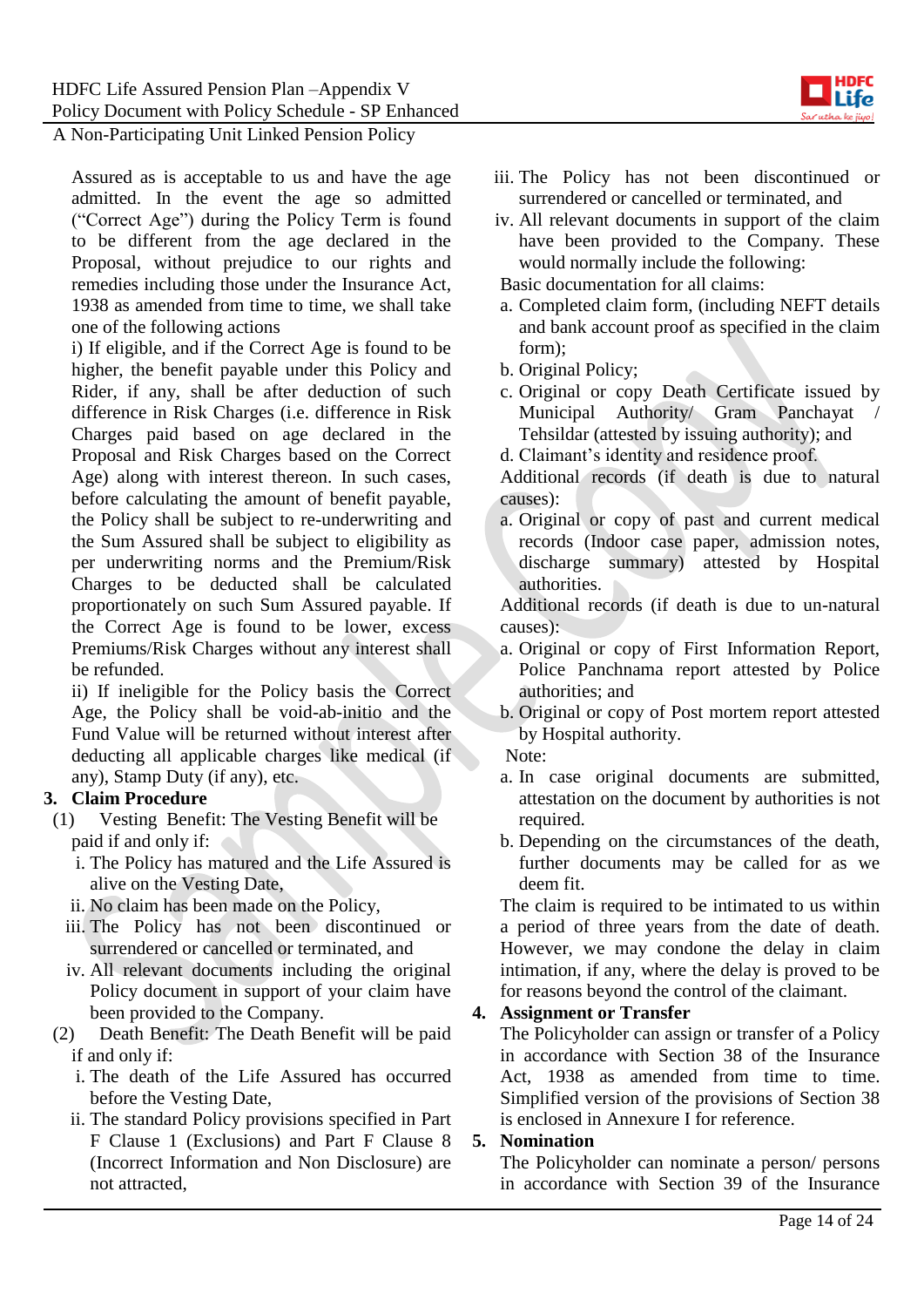

Act, 1938 amended from time to time. Simplified version of the provisions of Section 39 is enclosed in Annexure II for reference.

#### **6. Issuance of Duplicate Policy:**

The Policyholder can request for a duplicate copy of the Policy at HDFC Life offices or through Certified Financial Consultant (Insurance Agent) who advised you while taking this Policy. While making an application for duplicate Policy the Policyholder is required to submit a notarized original indemnity bond on a stamp paper. Additional charges may be applicable for issuance of the duplicate Policy.

## **7. Force Majeure**

- (1) We will value the Funds on each day that the financial markets are open. However, we may value the Funds less frequently in extreme circumstances external to us, where the value of the assets is too uncertain. In such circumstances, we may defer the valuation of assets for up to 30 days until we feel that certainty as to the value of assets has resumed. The deferment of the valuation of assets will be with prior approval from IRDAI.
- (2) We will make investments as per the Fund details. However, we reserve the right to change the exposure of all/any Fund to money market instruments to 100% only in extreme situations, economic situations, war/war-like situations, terror situations. The same will be put back as per the base investment policy once the situation has corrected.

Some examples of extreme circumstances referred to above are:

- (i)When one or more stock exchanges which provide a basis for valuation for a substantial portion of the assets of the Fund are closed other than for ordinary holidays.
- (ii) When, as a result of political, economic, monetary or any circumstances out of our control, the disposal or valuation of the assets of the Unit Fund are not reasonable or would not reasonably be practicable without being detrimental to the interests of the remaining unit holders.
- (iii) During periods of extreme volatility of markets during which surrenders and switches would, in

our opinion, be detrimental to the interests of the existing unit holders of the Fund.

- (iv) In the case of natural calamities, strikes, war, civil unrest, riots and bandhs.
- (v) In the event of any force majeure or disaster that affects our normal functioning.
- (vi) If so directed by the IRDAI. The Policyholder shall be notified of such a situation, if it arises.

#### **8. Incorrect Information and Non-Disclosure**

Fraud, misrepresentation and forfeiture would be dealt with in accordance with provisions of Section 45 of the Insurance Act 1938 as amended from time to time. Simplified version of the provisions of Section 45 is enclosed in Annexure III for reference.

# **9. Taxes**

(1) Indirect Taxes

Service Tax and Cess shall be levied as applicable. Any taxes and levies becoming applicable in future may become payable by you by any method including by levy of an additional monetary amount in addition to premium and or charges. (2) Direct Taxes

Direct Tax, if any will be deducted at the applicable rate from the payments made under the Policy, as per the provisions of the Income Tax Act, 1961 as amended from time to time.

- **10. Modification, Amendment, Re-enactment of or to the Insurance laws and rules, regulations, guidelines, clarifications, circulars etc. thereunder**
- (1) This Policy is subject to-
	- (i)The Insurance Act, 1938 as amended from time to time,
	- (ii) Amendments, modifications (including reenactment) as may be made from time to time, and
	- (iii)Other such relevant Regulations, Rules, Laws, Guidelines, Circulars, Enactments etc as may be introduced thereunder from time to time.
- (2) We reserve the right to change any of these Policy Provisions / terms and conditions in accordance with changes in applicable Regulations or Laws, and where required, with IRDAI's approval.
- (3) We are required to obtain prior approval from the IRDAI before making any material changes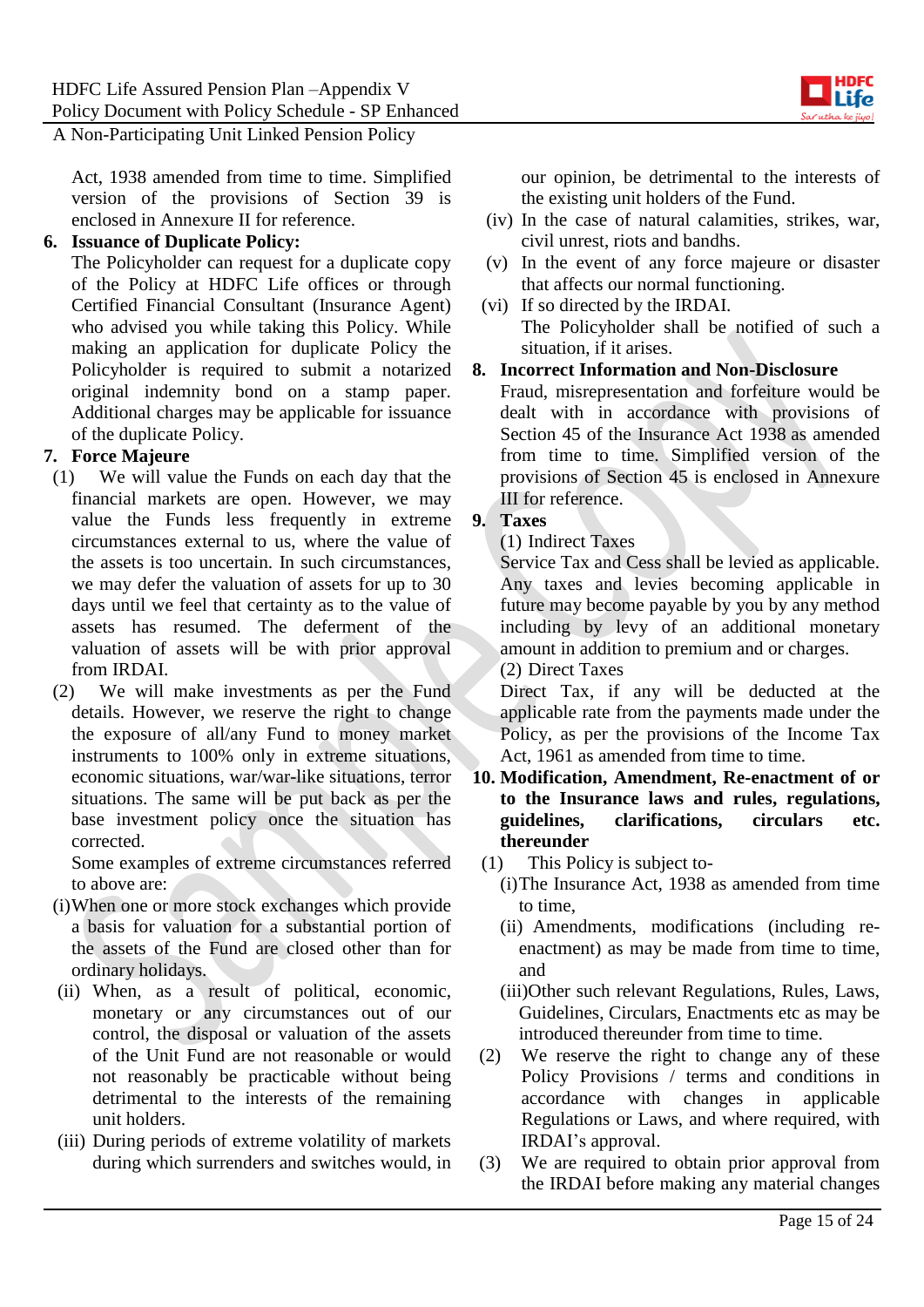

to these provisions, except for changes of regulatory / statutory nature.

(4) We reserve the right to require submission by you of such documents and proof at all life stages of the Policy as may be necessary to meet the requirements under Anti- money Laundering/Know Your Customer norms and as may be laid down by IRDAI and other regulators from time to time.

#### **11. Jurisdiction:**

This Policy shall be governed by the laws of India and the Indian Courts shall have jurisdiction to settle any disputes arising under the Policy.

#### **12. Notices**

(1) Any notice, direction or instruction given to us, iv. If required, we will investigate the complaints by under the Policy, shall be in writing and delivered by hand, post, facsimile or from registered electronic mail ID to:

HDFC Standard Life Insurance Company Limited, 11th Floor, Lodha Excelus, Apollo Mills Compound, N.M. Joshi Marg, Mahalaxmi, Mumbai - 400011.

Registered Office: Lodha Excelus, 13<sup>th</sup> Floor, Apollo Mills Compound, N.M. Joshi Marg, Mahalaxmi, Mumbai - 400011.

E-mail: service@hdfclife.com

Or such other address as may be informed by us. Similarly, any notice, direction or instruction to be given by us, under the Policy, shall be in writing  $v_{ij}$ and delivered by hand, post, courier, facsimile or registered electronic mail ID to the updated address in the records of the Company.

You are requested to communicate any change in address, to the Company supported by the required address proofs to enable the Company to carry out the change of address in its systems. The onus of intimation of change of address lies with the Policyholder. An updated contact detail of the Policyholder will ensure that correspondences from the Company are correctly addressed to the Policyholder at the latest updated address.

## **Part G - Grievance Redressal Mechanism**

- 1. Complaint Resolution Process
- i. The customer can contact us on the below mentioned address in case of any complaint/ grievance:

Grievance Redressal Officer

HDFC Standard Life Insurance Company Limited

11th Floor, LodhaExcelus, Apollo Mills Compound, N. M. Joshi Marg, Mahalaxmi, Mumbai, Maharashtra – 40001.

Helpline number: 18602679999 (Local charges apply)

E-mail: service@hdfclife.com

- ii. All grievances (Service and sales) received by the Company will be responded to within the Turn Around Time (TAT) of 14 days.
- iii. Written request or email from the registered email id is mandatory.
- taking inputs from the customer over the telephone or through personal meetings.
- v. We will issue an acknowledgement letter to the customer within 3 working days of the receipt of complaint.
- The acknowledgement that is sent to the customer has the details of the complaint number, the Policy number and the Grievance Redressal Officer's name who will be handling the complaint of the customer.
- vii. If the customer's complaint is addressed within 3 days, the resolution communication will also act as the acknowledgment of the complaint.
	- The final letter of resolution will offer redressal or rejection of the complaint along with the reason for doing the same.
- ix. In case the customer is not satisfied with the decision sent to him or her, he or she may contact our Grievance Redressal Officer within 8 weeks of the receipt of the communication at any of the touch points mentioned in the document, failing which, we will consider the complaint to be satisfactorily resolved.
- x. The following is the escalation matrix in case there is no response within the prescribed timelines or if you are not satisfied with the response. The number of days specified in the below- mentioned escalation matrix will be applicable from the date of escalation.

| <b>Level</b> | <b>Designation</b> | <b>Response</b> |
|--------------|--------------------|-----------------|
|              |                    | <b>Time</b>     |
|              |                    |                 |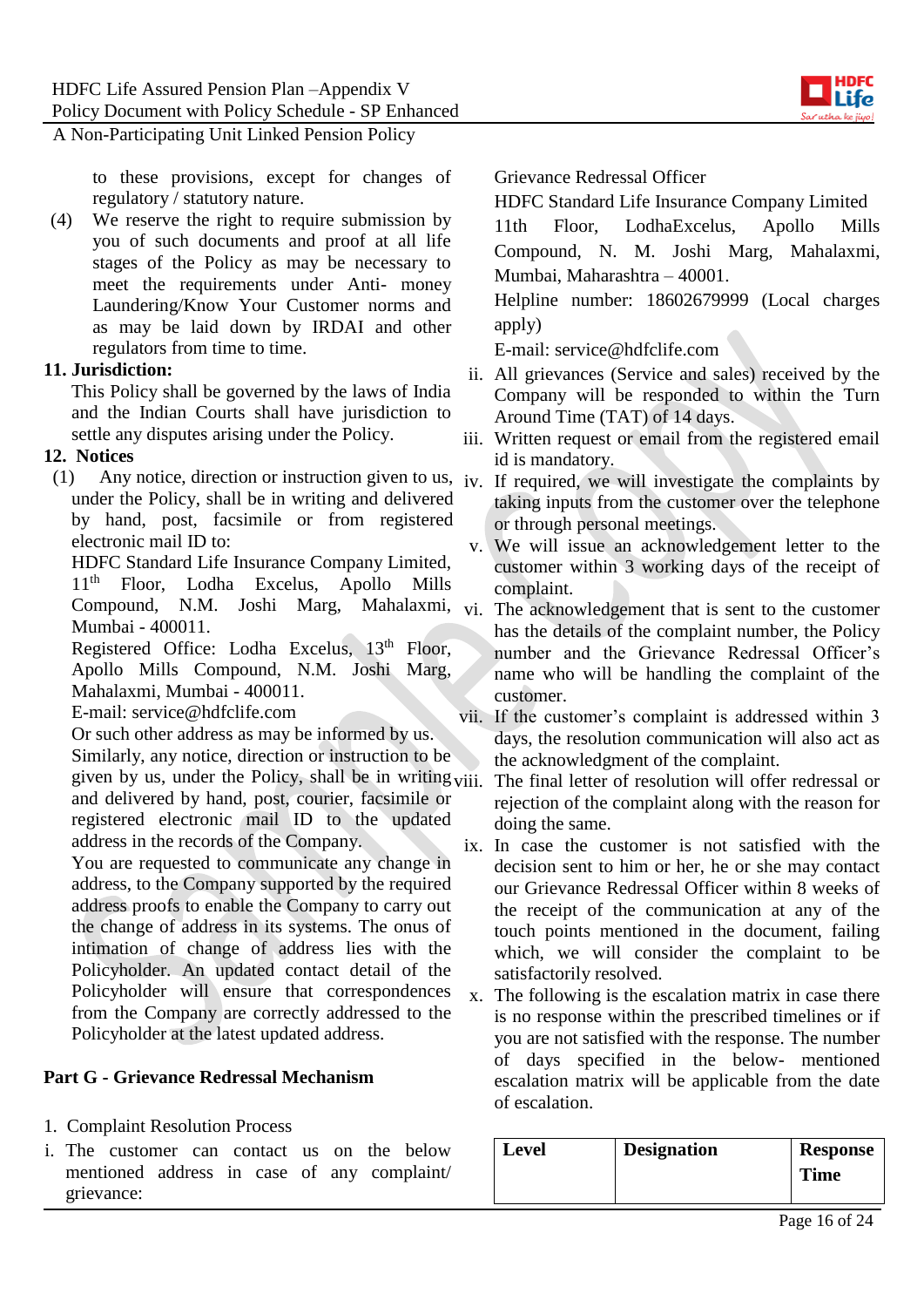

| 1st Level          | Sr. Manager -              | 10        |
|--------------------|----------------------------|-----------|
|                    | <b>Customer Relations</b>  | working   |
|                    |                            | days      |
|                    |                            |           |
| 2nd Level          | Vice President -           | 10        |
| (for response)     | <b>Customer Relations</b>  | working   |
| not received       |                            | days      |
| from Level 1)      |                            |           |
| <b>Final Level</b> | <b>Sr.</b> Vice President  | 3 working |
| (for response)     | and Head Customer          | days      |
| not received       | Relations &                |           |
| from Level 2)      | <b>Principal Grievance</b> |           |
|                    | Redressal Officer          |           |
|                    |                            |           |

You are requested to follow the aforementioned matrix to receive satisfactory response from us.

xi. If you are not satisfied with the response or do not receive a response from us within 14 days, you may approach the Grievance Cell of IRDAI on the following contact details:

• IRDAI Grievance Call Centre (IGCC) TOLL FREE NO:155255

- Email ID: complaints@irda.gov.in
- Online- You can register your complaint online at http://www.igms.irda.gov.in/
- Address for communication for complaints by fax/paper:
	- Consumer Affairs Department
	- Insurance Regulatory and Development Authority of India

9th floor, United India Towers, Basheerbagh Hyderabad – 500 029, Telangana State (India) Fax No: 91- 40 – 6678 9768

2. In the event you are dissatisfied with the response provided by us, you may approach the Insurance Ombudsman in your region. The details of the existing offices of the Insurance Ombudsman are provided below. You are requested to refer to the IRDAI website at "www.irdai.gov.in" for the updated details.

| Office of the  | <b>Contact Details</b>  | <b>Areas of</b>    |
|----------------|-------------------------|--------------------|
| Ombudsma       |                         | <b>Jurisdictio</b> |
| n              |                         | n                  |
| <b>AHMEDAB</b> | Office of the Insurance | Gujarat,           |
| AD             | Ombudsman,              | Dadra &            |
|                | Jeevan Prakash          | Nagar              |
|                | Building, 6th floor,    | Haveli,            |
|                | Tilak Marg, Relief      | Daman and          |
|                | Road, Ahmedabad -       | Diu                |
|                | 380 001.                |                    |
|                | Tel.: 079 -             |                    |
|                | 25501201/02/05/06       |                    |
|                | Email:                  |                    |
|                | bimalokpal.ahmedabad    |                    |
|                | $@$ gbic.co.in          |                    |
| <b>BHOPAL</b>  | Office of the Insurance | Madhya             |
|                | Ombudsman,              | Pradesh &          |
|                | 2nd Floor, Janak Vihar  | Chhattisgar        |
|                | Complex, 6, Malviya     | h                  |
|                | Nagar, Opp. Airtel      |                    |
|                | Office,                 |                    |
|                | Near New Market,        |                    |
|                | BHOPAL-462 003.         |                    |
|                | Tel.:- 0755-            |                    |
|                | 2769201/9202 Fax:       |                    |
|                | 0755-2769203            |                    |
|                | Email:                  |                    |
|                | bimalokpal.bhopal@g     |                    |
|                | bic.co.in               |                    |
| <b>BHUBANE</b> | Office of the Insurance | Orissa             |
| <b>SHWAR</b>   | Ombudsman,              |                    |
|                | 62, Forest Park,        |                    |
|                | <b>BHUBANESHWAR-</b>    |                    |
|                | 751 009.                |                    |
|                | Tel.: 0674 - 2596461    |                    |
|                | /2596455Fax: 0674-      |                    |
|                | 2596429                 |                    |
|                | Email:                  |                    |
|                | bimalokpal.bhubanesw    |                    |
|                | ar@gbic.co.in           |                    |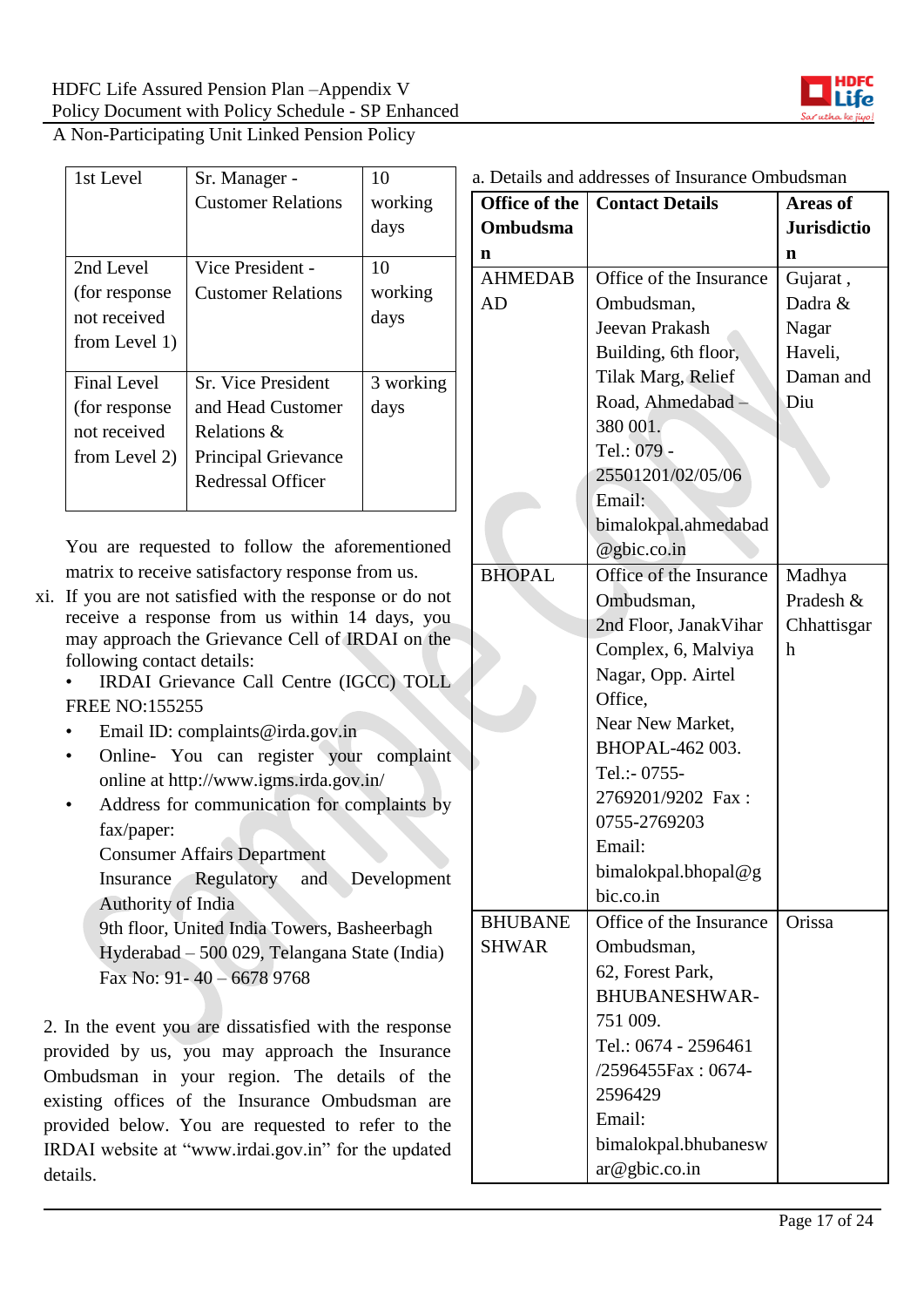

| <b>BENGALU</b> | Office of the Insurance | Karnataka   |                | bic.co.in               |              |
|----------------|-------------------------|-------------|----------------|-------------------------|--------------|
| <b>RU</b>      | Ombudsman,              |             | <b>NEW</b>     | Office of the Insurance | Delhi        |
|                | JeevanSoudha            |             | <b>DELHI</b>   | Ombudsman,              |              |
|                | Bldg., PID No. 57-27-   |             |                | 2/2 A, Universal        |              |
|                | N-19, Ground Floor,     |             |                | Insurance Bldg., Asaf   |              |
|                | 19/19, 24th Main        |             |                | Ali Road,               |              |
|                | Road,                   |             |                | NEW DELHI-110           |              |
|                | JP Nagar, 1st Phase,    |             |                | 002.                    |              |
|                | BENGALURU-              |             |                | Tel.: 011 - 23239633 /  |              |
|                | 560078.                 |             |                | 23237532 Fax: 011-      |              |
|                | Tel No: 080-            |             |                | 23230858                |              |
|                | 26652049/26652048       |             |                | Email:                  |              |
|                | Email:                  |             |                | bimalokpal.delhi@gbi    |              |
|                | bimalokpal.bengaluru    |             |                | c.co.in                 |              |
|                | @gbic.co.in             |             | <b>GUWAHAT</b> | Office of the Insurance | Assam,       |
| <b>CHANDIG</b> |                         | Punjab,     | Ι              | Ombudsman,              | Meghalaya,   |
| <b>ARH</b>     | Office of the Insurance | Haryana,    |                | "JeevanNivesh", 5th     | Manipur,     |
|                | Ombudsman,              | Himachal    |                | Floor, Nr. Panbazar     | Mizoram,     |
|                | SCO No.101-103,2nd      | Pradesh,    |                | over bridge, S.S.       | Arunachal    |
|                | Floor, Batra Building,  | Jammu &     |                | Road,                   | Pradesh,     |
|                | Sector 17-D,            | Kashmir,    |                | GUWAHATI-781 001        | Nagaland     |
|                | CHANDIGARH-160          | Chandigarh  |                | (ASSAM).                | and Tripura  |
|                | 017.                    |             |                | Tel.:- 0361-2132204/5   |              |
|                | Tel.: 0172 - 2706196    |             |                | Fax: 0361-2732937       |              |
|                | 2706468 Fax: 0172-      |             |                | Email:                  |              |
|                | 2708274                 |             |                | bimalokpal.guwahati     |              |
|                | Email:                  |             |                | @gbic.co.in             |              |
|                | bimalokpal.chandigarh   |             | <b>HYDERAB</b> | Office of the Insurance | Andhra       |
|                | $@$ gbic.co.in          |             | AD             | Ombudsman,              | Pradesh,     |
| <b>CHENNAI</b> | Office of the Insurance | Tamil       |                | 6-2-46, 1st Floor,      | Telangana,   |
|                | Ombudsman,              | Nadu,       |                | Moin Court, Lane        | Yanam and    |
|                | Fathima Akhtar Court,   | Pondicherry |                | Opp. Saleem Function    | part of      |
|                | 4th Floor, 453 (old     | Town and    |                | Palace, A.C. Guards,    | Territory of |
|                | $312$ ,                 | Karaikal    |                | Lakdi-Ka-Pool,          | Pondicherry  |
|                | Anna Salai,             | (which are  |                | HYDERABAD-500           |              |
|                | Teynampet,              | part of     |                | 004.                    |              |
|                | CHENNAI-600 018.        | Pondicherry |                | Tel: 040-               |              |
|                | Tel.:- 044-24333668     |             |                | 65504123/23312122       |              |
|                | /24335284 Fax: 044-     |             |                | Fax: 040-23376599       |              |
|                | 24333664                |             |                | Email:                  |              |
|                | Email:                  |             |                | bimalokpal.hyderabad    |              |
|                | bimalokpal.chennai@g    |             |                |                         |              |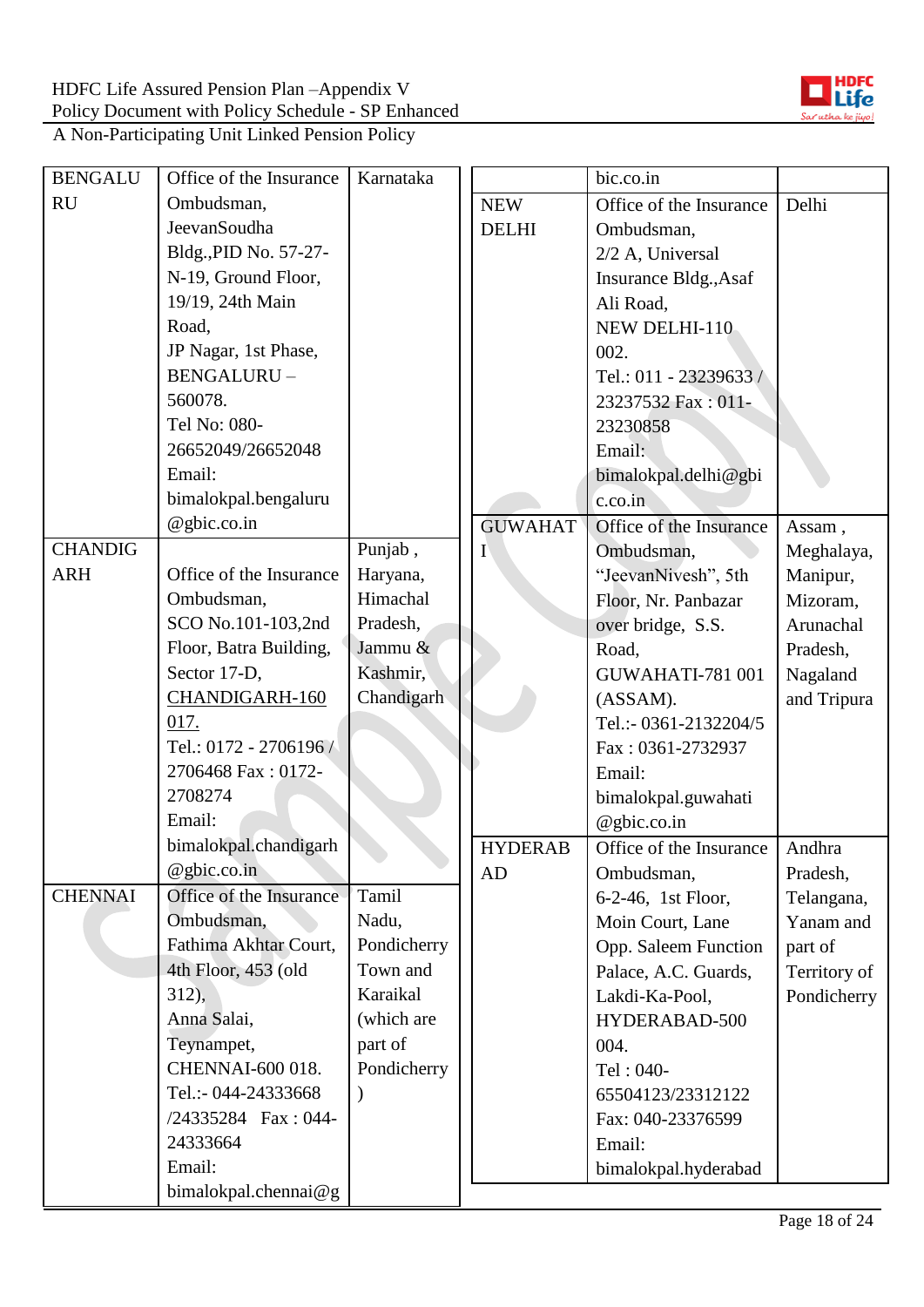

|                | @gbic.co.               |                |  | 6th Floor, Nawal    | Jhansi,      |
|----------------|-------------------------|----------------|--|---------------------|--------------|
| <b>JAIPUR</b>  | Office of the Insurance | Rajasthan      |  | Kishore             | Mahoba,      |
|                | Ombudsman,              |                |  | Road, Hazaratganj,  | Hamirpur,    |
|                | Ground Floor,           |                |  | LUCKNOW-226 001.    | Banda,       |
|                | JeevanNidhi II.         |                |  | Tel: 0522 -         | Chitrakoot,  |
|                | Bhawani Singh Road,     |                |  | 2231331/2231330     | Allahabad,   |
|                | JAIPUR - 302005.        |                |  | Fax: 0522-2231310   | Mirzapur,    |
|                | Tel: 0141-2740363       |                |  | Email:              | Sonbhabdra,  |
|                | Email:                  |                |  | bimalokpal.lucknow@ | Fatehpur,    |
|                | bimalokpal.jaipur@gbi   |                |  | gbic.co.in          | Pratapgarh,  |
|                | c.co.in                 |                |  |                     | Jaunpur, Var |
| <b>ERNAKUL</b> | Office of the Insurance | Kerala,        |  |                     | anasi,       |
| AM             | Ombudsman,              | Lakshadwee     |  |                     | Gazipur,     |
|                | 2nd Floor, 2nd Floor,   | $p$ , Mahe – a |  |                     | Jalaun,      |
|                | Pulinat Bldg., Opp.     | part of        |  |                     | Kanpur,      |
|                | Cochin Shipyard,        | Pondicherry    |  |                     | Lucknow,     |
|                | M.G. Road,              |                |  |                     | Unnao,       |
|                | ERNAKULAM-682           |                |  |                     | Sitapur,     |
|                | 015.                    |                |  |                     | Lakhimpur,   |
|                | Tel: 0484-              |                |  |                     | Bahraich,    |
|                | 2358759/2359338         |                |  |                     | Barabanki,   |
|                | Fax: 0484-2359336       |                |  |                     | Raebareli,   |
|                | Email:                  |                |  |                     | Sravasti,    |
|                | bimalokpal.ernakulam    |                |  |                     | Gonda,       |
|                | @gbic.co.in             |                |  |                     | Faizabad,    |
| <b>KOLKATA</b> | Office of the Insurance | West           |  |                     | Amethi,      |
|                | Ombudsman,              | Bengal,        |  |                     | Kaushambi,   |
|                | Hindustan Building.     | Andaman &      |  |                     | Balrampur,   |
|                | Annexe, 4th Floor,      | Nicobar        |  |                     | Basti,       |
|                | C.R.Avenue,             | Islands,       |  |                     | Ambedkarn    |
|                | <b>KOLKATA - 700072</b> | Sikkim         |  |                     | agar,        |
|                | Tel No: 033-            |                |  |                     | Sultanpur,   |
|                | 22124339/22124346       |                |  |                     | Maharajgan   |
|                | Fax: 22124341           |                |  |                     | g,           |
|                | Email:                  |                |  |                     | Santkabirna  |
|                | bimalokpal.kolkata@g    |                |  |                     | gar,         |
|                | bic.co.in               |                |  |                     | Azamgarh,    |
| <b>LUCKNOW</b> | Office of the Insurance | Districts of   |  |                     | Kushinagar,  |
|                | Ombudsman,              | Uttar          |  |                     | Gorkhpur,    |
|                | JeevanBhawan, Phase-    | Pradesh:       |  |                     | Deoria,      |
|                | 2,                      | Laitpur,       |  |                     | Mau,         |
|                |                         |                |  |                     | Ghazipur,    |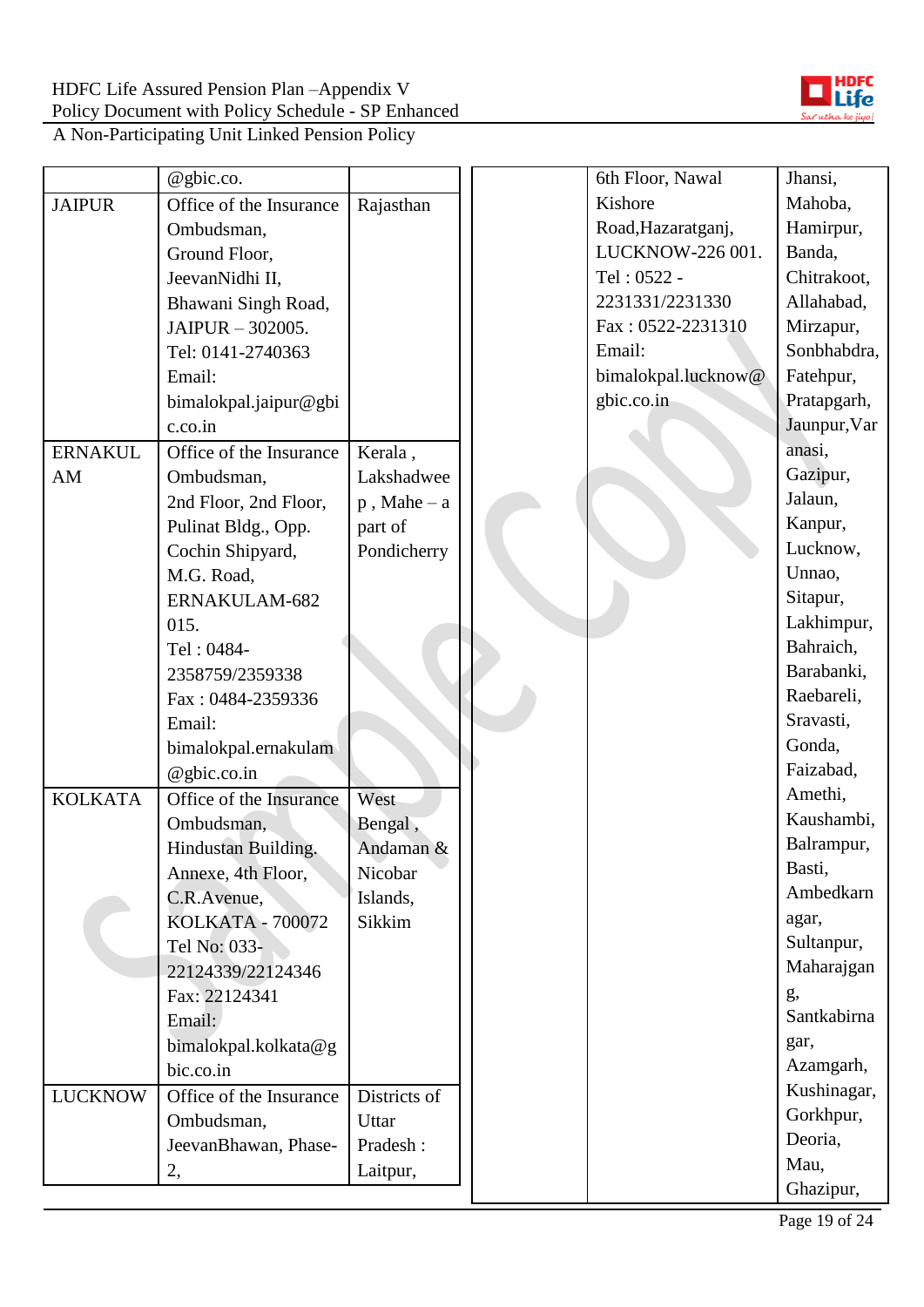

|               |                         | Chandauli,   |             |                         | <b>Bulandsheh</b> |
|---------------|-------------------------|--------------|-------------|-------------------------|-------------------|
|               |                         | Ballia,      |             |                         | ar, Etah,         |
|               |                         | Sidharathna  |             |                         | Kanooj,           |
|               |                         | gar          |             |                         | Mainpuri,         |
| <b>MUMBAI</b> | Office of the Insurance | Goa,         |             |                         | Mathura,          |
|               | Ombudsman,              | Mumbai       |             |                         | Meerut,           |
|               | 3rd Floor,              | Metropolita  |             |                         | Moradabad,        |
|               | JeevanSevaAnnexe, S.    | n Region     |             |                         | Muzaffarna        |
|               | V. Road,                | excluding    |             |                         | gar,              |
|               | Santacruz(W),           | Navi         |             |                         | Oraiyya,          |
|               | MUMBAI-400 054.         | Mumbai &     |             |                         | Pilibhit,         |
|               | Tel: 022-               | Thane        |             |                         | Etawah,           |
|               | 26106960/26106552       |              |             |                         | Farrukhabad       |
|               | Fax: 022-26106052       |              |             |                         | , Firozbad,       |
|               | Email:                  |              |             |                         | Gautambod         |
|               | bimalokpal.mumbai@      |              |             |                         | hanagar,          |
|               | gbic.co.in              |              |             |                         | Ghaziabad,        |
|               | Office of the Insurance | Bihar and    |             |                         | Hardoi,           |
|               | Ombudsman,              | Jharkhand    |             |                         | Shahjahanp        |
| <b>PATNA</b>  | 1st Floor, Kalpana      |              |             |                         | ur, Hapur,        |
|               | Arcade Building,        |              |             |                         | Shamli,           |
|               | Bazar Samiti Road,      |              |             |                         | Rampur,           |
|               | Bahadurpur,             |              |             |                         | Kashganj,         |
|               | <b>PATNA - 800006</b>   |              |             |                         | Sambhal,          |
|               | Tel No: 0612-2680952    |              |             |                         | Amroha,           |
|               | Email id:               |              |             |                         | Hathras,          |
|               | bimalokpal.patna@gbi    |              |             |                         | Kanshiramn        |
|               | c.co.in.                |              |             |                         | agar,             |
|               | Office of the Insurance | State of     |             |                         | Saharanpur        |
| <b>NOIDA</b>  | Ombudsman,              | Uttaranchal  | <b>PUNE</b> | Office of the Insurance | Maharashtra       |
|               | 4th Floor,              | and the      |             | Ombudsman,              | Area of           |
|               | BhagwanSahai Palace,    | following    |             | 3rd Floor,              | Navi              |
|               | Main Road, Naya         | Districts of |             | JeevanDarshan, N.C.     | Mumbai            |
|               | Bans, Sector-15,        | Uttar        |             | Kelkar Road,            | and Thane         |
|               | NOIDA - 201301.         | Pradesh:     |             | Narayanpet              | excluding         |
|               | Tel: 0120-              | Agra,        |             | PUNE - 411030.          | Mumbai            |
|               | 2514250/51/53           | Aligarh,     |             | Tel: 020-32341320       | Metropolita       |
|               | Email:                  | Bagpat,      |             | Email:                  | n Region          |
|               | bimalokpal.noida@gbi    | Bareilly,    |             | Bimalokpal.pune@gbi     |                   |
|               | c.co.in                 | Bijnor,      |             | c.co.in                 |                   |
|               |                         | Budaun,      |             |                         |                   |

b. Power of Ombudsman-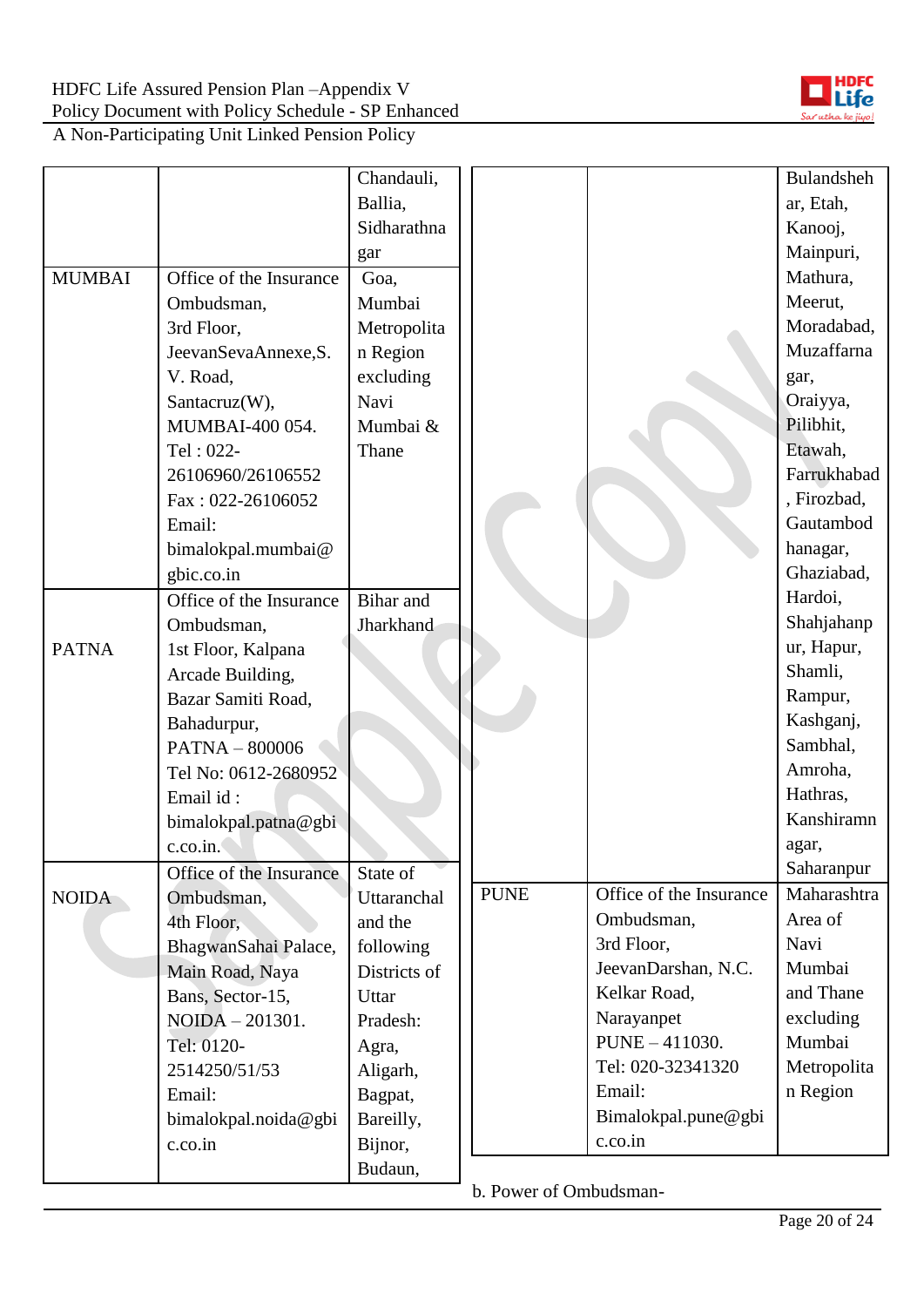

The Ombudsman may receive and consider-

(i) complaints under rule 13 of Redressal of Public Grievances Rules , 1998;

(ii) any partial or total repudiation of claims by the Company;

(iii) any dispute in regard to Premium paid or payable in terms of the Policy;

(iv) any dispute on the legal construction of the Policy insofar as such disputes relate to claims;

(v) delay in settlement of claims;

(vi) non issue of any insurance document to customers after receipt of Premium.

c. Manner in which complaint is to be made -

(i) Policyholder who has a grievance against the Company, may himself or through his legal heirs make a complaint in writing to the Ombudsman within whose jurisdiction the branch or office of the Company complained against is located.

(ii) The complaint shall be in writing duly signed by the complainant or through his legal heirs and shall state clearly the name and address of the complainant, the name of the branch or office of the Company against which the complaint is made, the fact giving rise to complaint supported by documents, if any, relied on by the complainant, the nature and extent of the loss caused to the complainant and the relief sought from the Ombudsman.

- (iii) No complaint to the Ombudsman shall lie unless
	- (a) The complainant had before making a complaint to the Ombudsman made a written representation to the Company named in the complaint and either the Company had rejected the complaint or the complainant had not received any reply within a period of one month after the Company received his representation or the complainant is not satisfied with the reply given to him by the Company;
	- (b) The complaint is made not later than one year after the Company had rejected the

representation or sent its final reply on the representation of the complainant; and

(c) The complaint is not on the same subjectmatter, for which any proceedings before any court, or Consumer Forum or arbitrator is pending or were so earlier.

#### **Annexure I**

#### **Section 38 - Assignment or Transfer of Insurance Policies**

Assignment or transfer of a policy should be in accordance with Section 38 of the Insurance Act, 1938 as amended by Insurance Laws (Amendment) Act, 2015. The extant provisions in this regard are as follows:

- (1) This policy may be transferred/assigned, wholly or in part, with or without consideration.
- (2) An Assignment may be effected in a policy by an endorsement upon the policy itself or by a separate instrument under notice to the Insurer.
- (3) The instrument of assignment should indicate the fact of transfer or assignment and the reasons for the assignment or transfer, antecedents of the assignee and terms on which assignment is made.
- (4) The assignment must be signed by the transferor or assignor or duly authorized agent and attested by at least one witness.
- (5) The transfer or assignment shall not be operative as against an insurer until a notice in writing of the transfer or assignment and either the said endorsement or instrument itself or copy there of certified to be correct by both transferor and transferee or their duly authorised agents have been delivered to the insurer.
- (6) Fee to be paid for assignment or transfer can be specified by the Authority through Regulations.
- (7) On receipt of notice with fee, the insurer should Grant a written acknowledgement of receipt of notice. Such notice shall be conclusive evidence against the insurer of duly receiving the notice.
- (8) If the insurer maintains one or more places of business, such notices shall be delivered only at the place where the policy is being serviced.
- (9) The insurer may accept or decline to act upon any transfer or assignment or endorsement, if it has sufficient reasons to believe that it is (a) not bonafide or (b) not in the interest of the

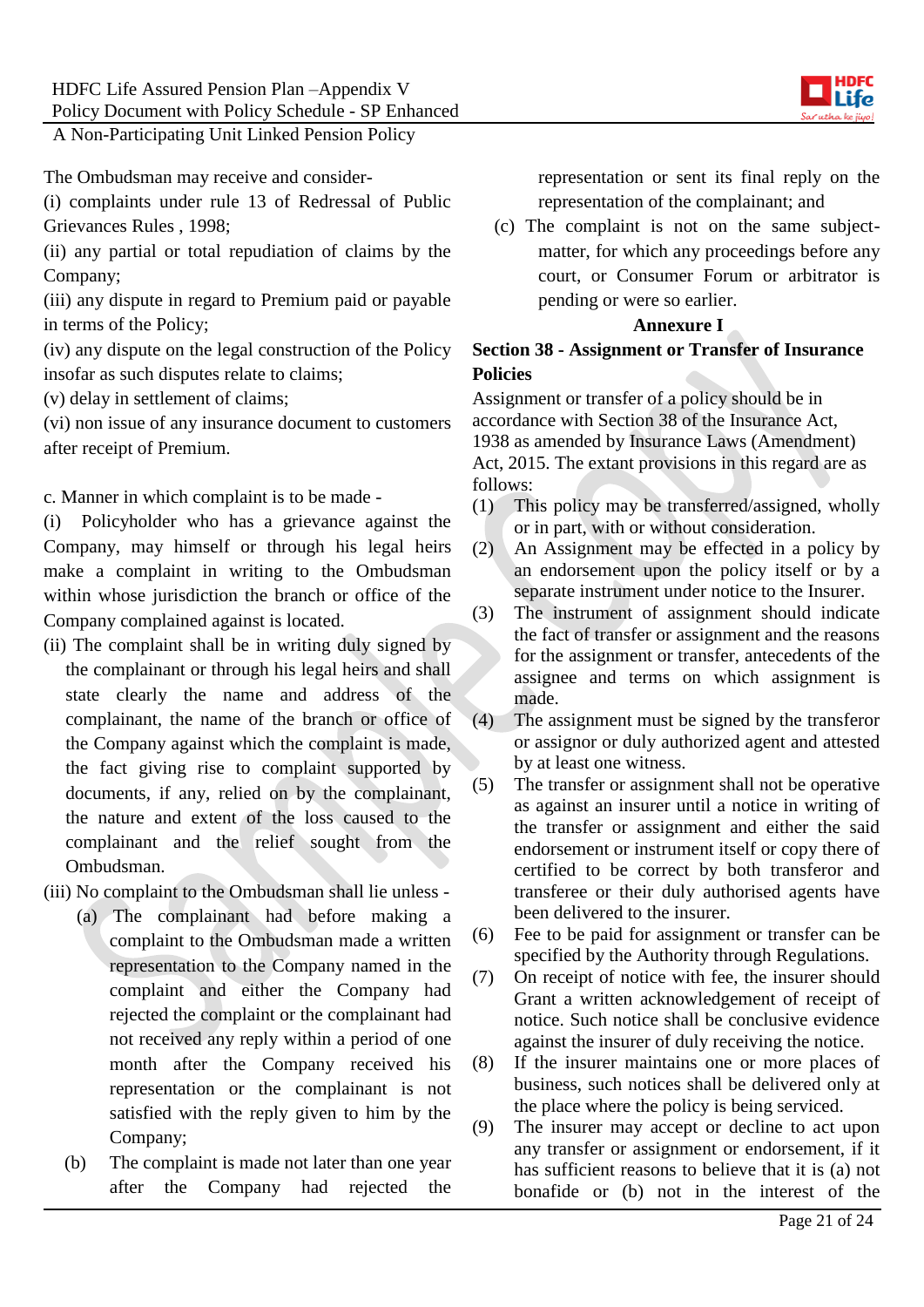

policyholder or (c) not in public interest or (d) is for the purpose of trading of the insurance policy.

- (10) Before refusing to act upon endorsement, the Insurer should record the reasons in writing and communicate the same in writing to Policyholder within 30 days from the date of policyholder giving a notice of transfer or assignment.
- (11) In case of refusal to act upon the endorsement by the Insurer, any person aggrieved by the refusal may prefer a claim to IRDAI within 30 days of receipt of the refusal letter from the Insurer.
- (12) The priority of claims of persons interested in an insurance policy would depend on the date on which the notices of assignment or transfer is delivered to the insurer; where there are more than one instruments of transfer or assignment, the priority will depend on dates of delivery of such notices. Any dispute in this regard as to priority should be referred to Authority.
- (13) Every assignment or transfer shall be deemed to be absolute assignment or transfer and the assignee or transferee shall be deemed to be absolute assignee or transferee, except
	- a. where assignment or transfer is subject to terms and conditions of transfer or assignment OR
	- b. where the transfer or assignment is made upon condition that
	- i. the proceeds under the policy shall become payable to policyholder or nominee(s) in the event of assignee or transferee dying before the insured OR
	- ii. the insured surviving the term of the policy Such conditional assignee will not be entitled to obtain a loan on policy or surrender the policy. This provision will prevail notwithstanding any law or custom having force of law which is contrary to the above position.
- (14) In other cases, the insurer shall, subject to terms and conditions of assignment, recognize the transferee or assignee named in the notice as the absolute transferee or assignee and such person
	- a. shall be subject to all liabilities and equities to which the transferor or assignor was subject to at the date of transfer or assignment and
	- b. may institute any proceedings in relation to the policy
- c. obtain loan under the policy or surrender the policy without obtaining the consent of the transferor or assignor or making him a party to the proceedings
- (15) Any rights and remedies of an assignee or transferee of a life insurance policy under an assignment or transfer effected before commencement of the Insurance Laws (Amendment) Act, 2015 shall not be affected by this section.

*[Disclaimer: This is not a comprehensive list of amendments of Insurance Laws (Amendment) Act, 2015 and only a simplified version prepared for general information. Policy Holders are advised to refer to Insurance Laws (Amendment) Act, 2015 for complete and accurate details.]*

## **Annexure II**

#### **Section 39 - Nomination by policyholder**

Nomination of a life insurance Policy is as below in accordance with Section 39 of the Insurance Act, 1938 as amended by Insurance Laws (Amendment) Act, 2015 dated 23.03.2015. The extant provisions in this regard are as follows:

- 1) The policyholder of a life insurance on his own life may nominate a person or persons to whom money secured by the policy shall be paid in the event of his death.
- 2) Where the nominee is a minor, the policyholder may appoint any person to receive the money secured by the policy in the event of policyholder's death during the minority of the nominee. The manner of appointment to be laid down by the insurer.
- 3) Nomination can be made at any time before the maturity of the policy.
- 4) Nomination may be incorporated in the text of the policy itself or may be endorsed on the policy communicated to the insurer and can be registered by the insurer in the records relating to the policy.
- 5) Nomination can be cancelled or changed at any time before policy matures, by an endorsement or a further endorsement or a will as the case may be.
- 6) A notice in writing of Change or Cancellation of nomination must be delivered to the insurer for the insurer to be liable to such nominee. Otherwise, insurer will not be liable if a bonafide payment is made to the person named in the text of the policy or in the registered records of the insurer.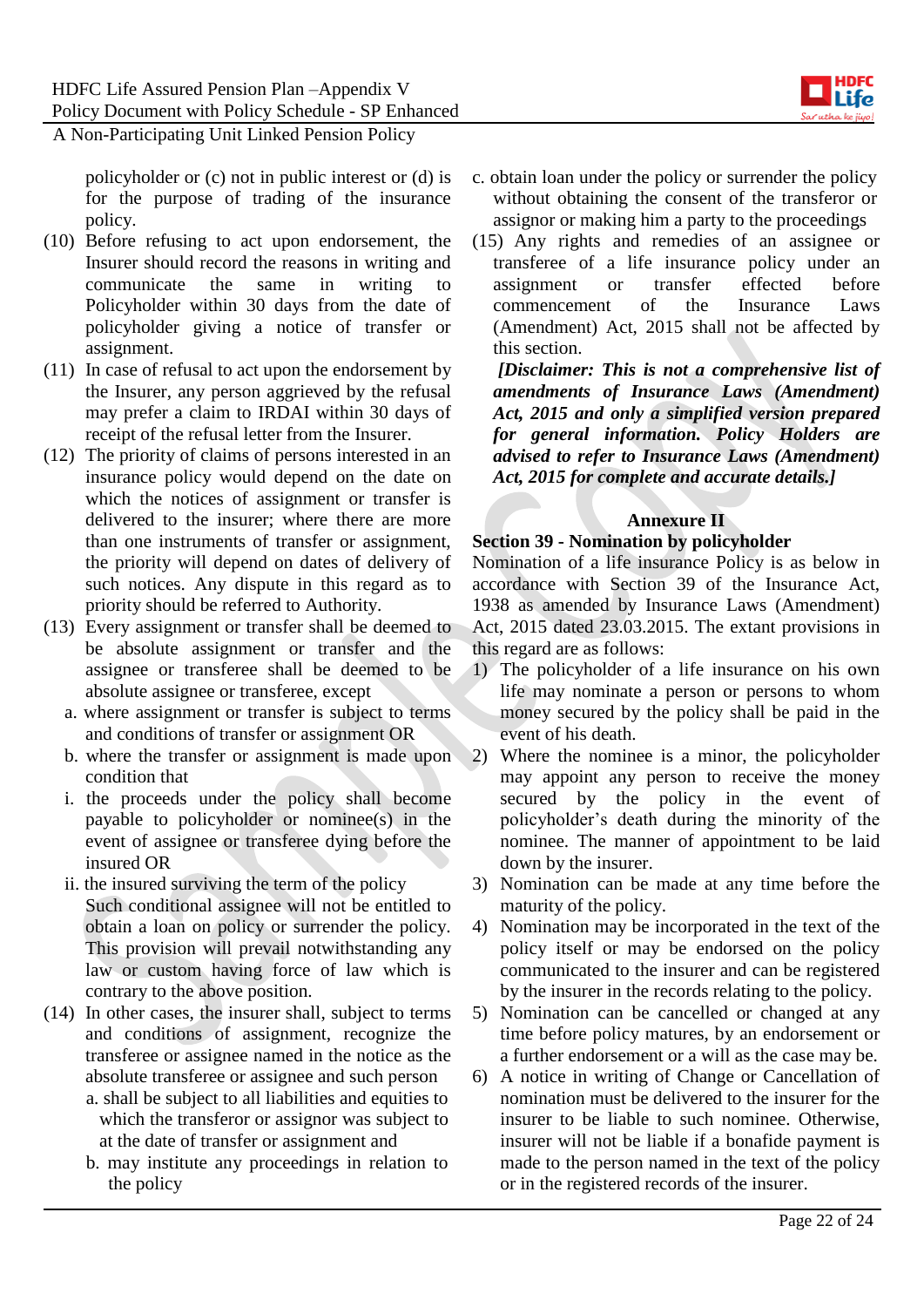

- 7) Fee to be paid to the insurer for registering change or cancellation of a nomination can be specified by the Authority through Regulations.
- 8) On receipt of notice with fee, the insurer should grant a written acknowledgement to the policyholder of having registered a nomination or cancellation or change thereof.
- 9) A transfer or assignment made in accordance with Section 38 shall automatically cancel the nomination except in case of assignment to the insurer or other transferee or assignee for purpose of loan or against security or its reassignment after repayment. In such case, the nomination will not get cancelled to the extent of insurer's or transferee's or assignee's interest in the policy. The nomination will get revived on repayment of the loan.
- 10) The right of any creditor to be paid out of the proceeds of any policy of life insurance shall not be affected by the nomination.
- 11) In case of nomination by policyholder whose life is insured, if the nominees die before the policyholder, the proceeds are payable to policyholder or his heirs or legal representatives or holder of succession certificate.
- 12) In case nominee(s) survive the person whose life is insured, the amount secured by the policy shall be paid to such survivor(s).
- 13) Where the policyholder whose life is insured nominates his (a) parents or (b) spouse or (c) children or (d) spouse and children (e) or any of them; the nominees are beneficially entitled to the amount payable by the insurer to the policyholder unless it is proved that policyholder could not have conferred such beneficial title on the nominee having regard to the nature of his title.
- 14) If nominee(s) die after the policyholder but before his share of the amount secured under the policy is paid, the share of the expired nominee(s) shall be payable to the heirs or legal representative of the nominee or holder of succession certificate of such nominee(s).
- 15) The provisions of sub-section 7 and 8 (13 and 14 above) shall apply to all life insurance policies maturing for payment after the commencement of Insurance Laws (Amendment) Act, 2015(i.e 23.03.2015)..
- 16) If policyholder dies after maturity but the proceeds and benefit of the policy has not been paid to him because of his death, his nominee(s) shall be entitled to the proceeds and benefit of the policy.
- 17) The provisions of Section 39 are not applicable to any life insurance policy to which Section 6 of Married Women's Property Act, 1874 applies or has at any time applied except where before or after Insurance Laws (Amendment) Act, 2015 a nomination is made in favour of spouse or children or spouse and children whether or not on the face of the policy it is mentioned that it is made under Section 39. Where nomination is intended to be made to spouse or children or spouse and children under Section 6 of MWP Act, it should be specifically mentioned on the policy. In such a case only, the provisions of Section 39 will not apply.

*[Disclaimer: This is not a comprehensive list of amendments of Insurance Laws (Amendment) Act, 2015 and only a simplified version prepared for general information. Policy Holders are advised to refer to Insurance Laws (Amendment) Act, 2015 dated 23.03.2015 for complete and accurate details.*

#### **Annexure III**

**Section 45 – Policy shall not be called in question on the ground of mis-statement after three years**

Provisions regarding policy not being called into question in terms of Section 45 of the Insurance Act, 1938, as amended by Insurance Laws (Amendment) Act, 2015 dated 23.03.2015 are as follows:

- 1) No Policy of Life Insurance shall be called in question on any ground whatsoever after expiry of 3 yrs from
	- a. the date of issuance of policy or
	- b. the date of commencement of risk or
	- c. the date of revival of policy or
	- d. the date of rider to the policy
	- whichever is later.
- 2) On the ground of fraud, a policy of Life Insurance may be called in question within 3 years from
	- a. the date of issuance of policy or
	- b. the date of commencement of risk or
	- c. the date of revival of policy or
	- d. the date of rider to the policy
	- whichever is later.